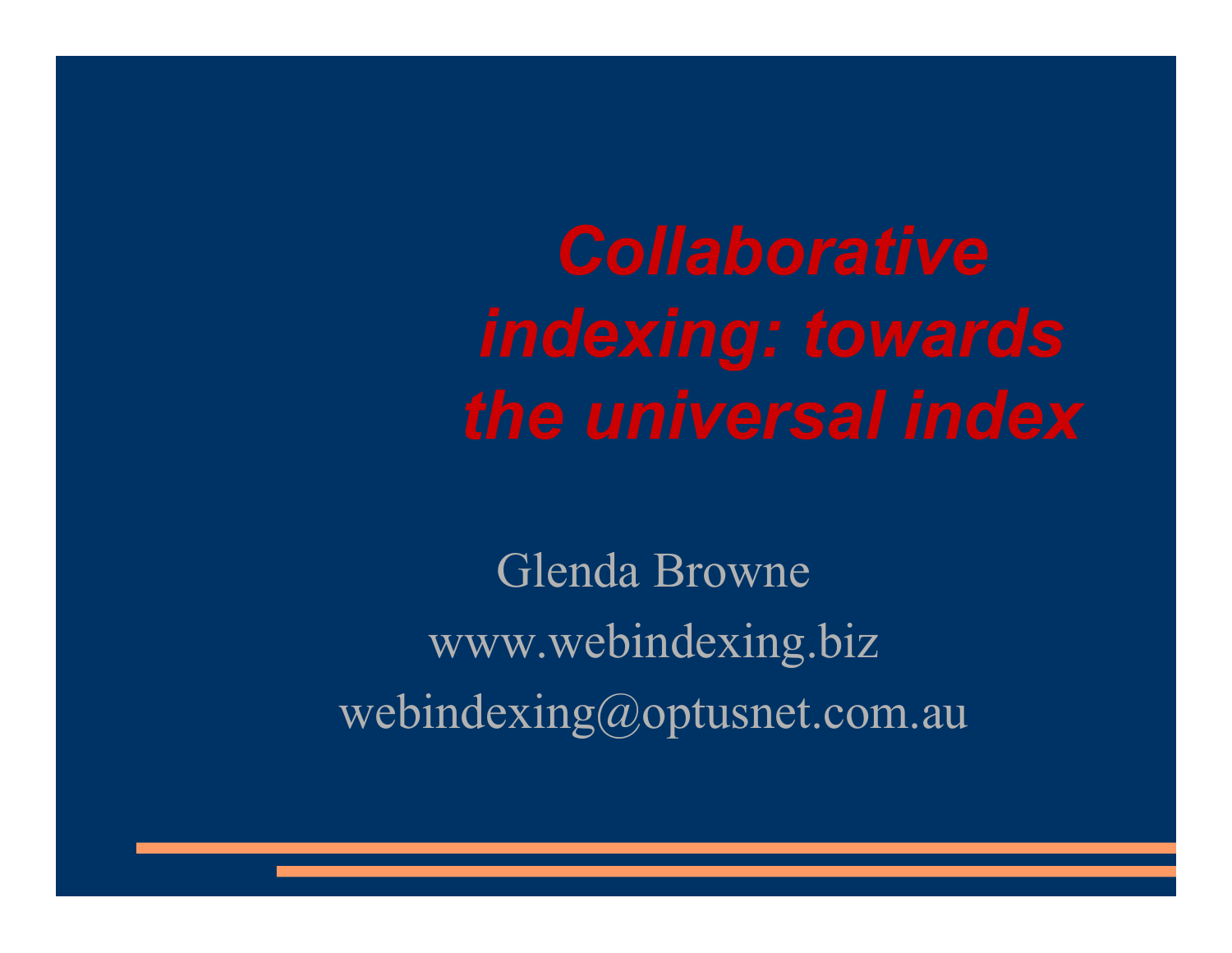## *Collaborative indexing*

- Indexing more important than ever, to deal with vast quantities of unstructured information.
- Collaborative indexing shares the workload.
- Collaborative indexing can be formal or informal.
- Web-based services enable the creation of 'de facto' indexes.
- Basedex has been written to enable the creation of small indexes which can be combined into a 'universal' index for the web

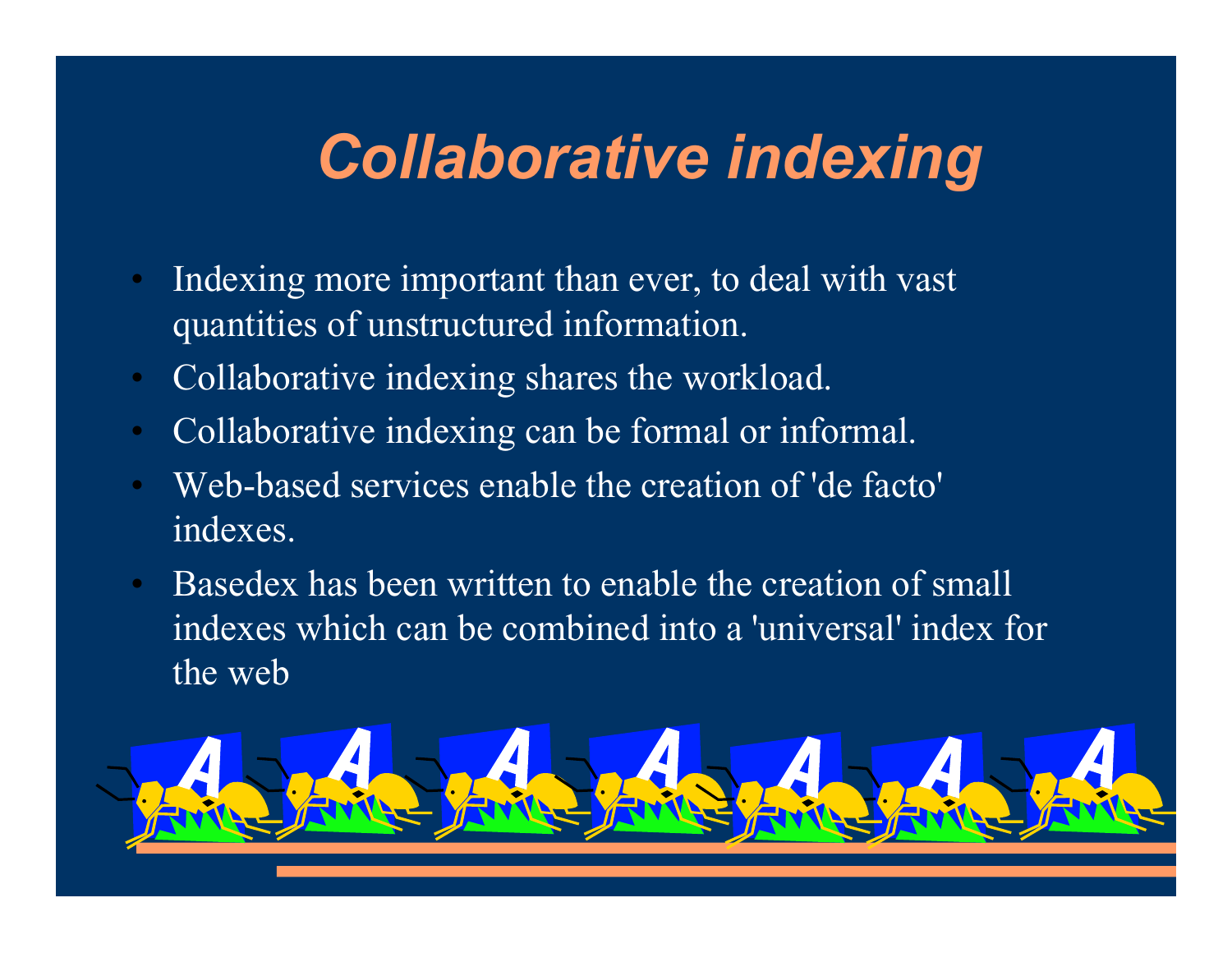# *The information universe is too big to index...*



## *and too big not to index!*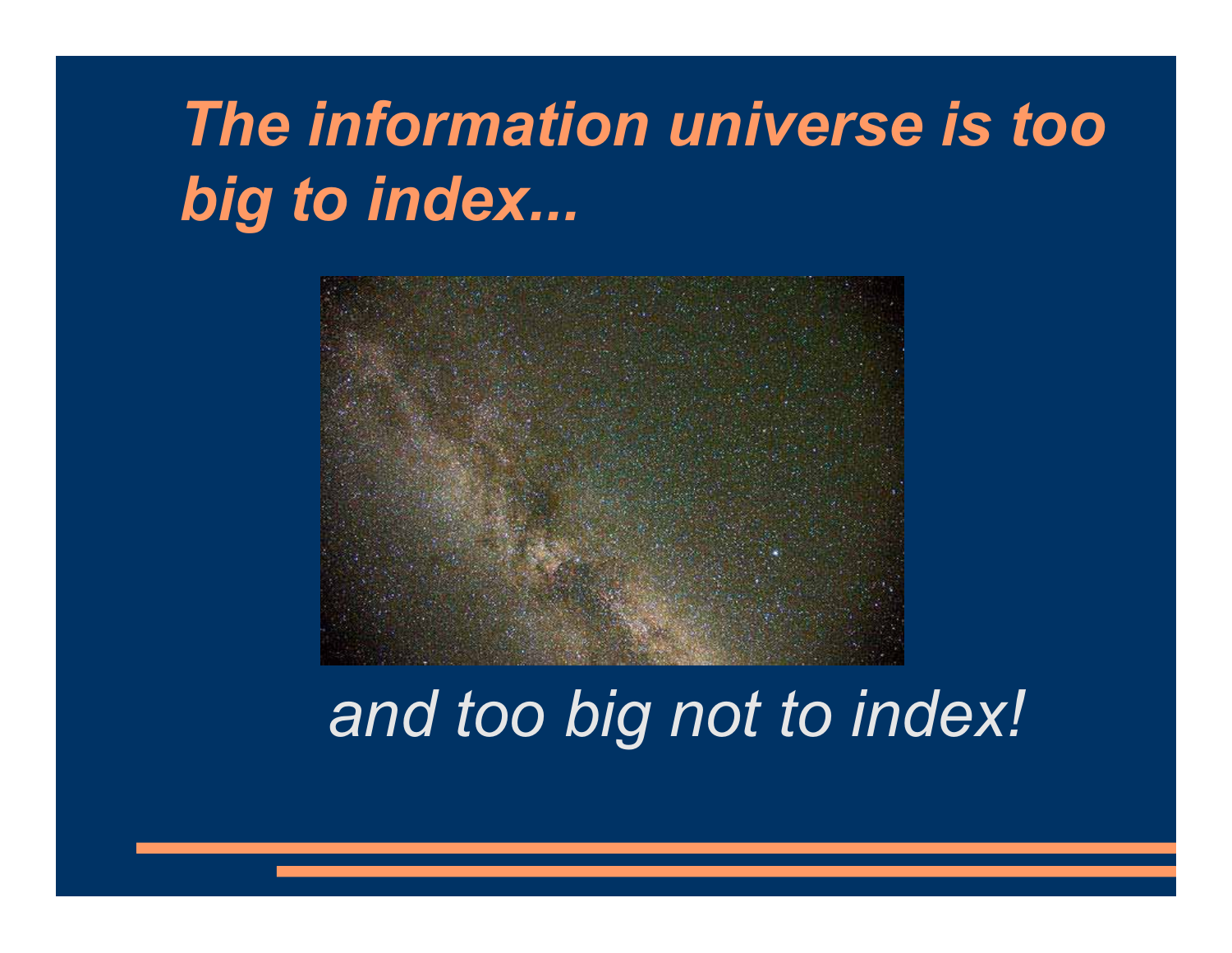## *One solution*

 $T\Gamma T$ 

• Selective indexing by a distribution of indexers?

Mп

 $\mathcal{T}$ 

**IN7** 

 $\bullet$ 

 $I\Gamma$ 

 $\prime\prime\prime$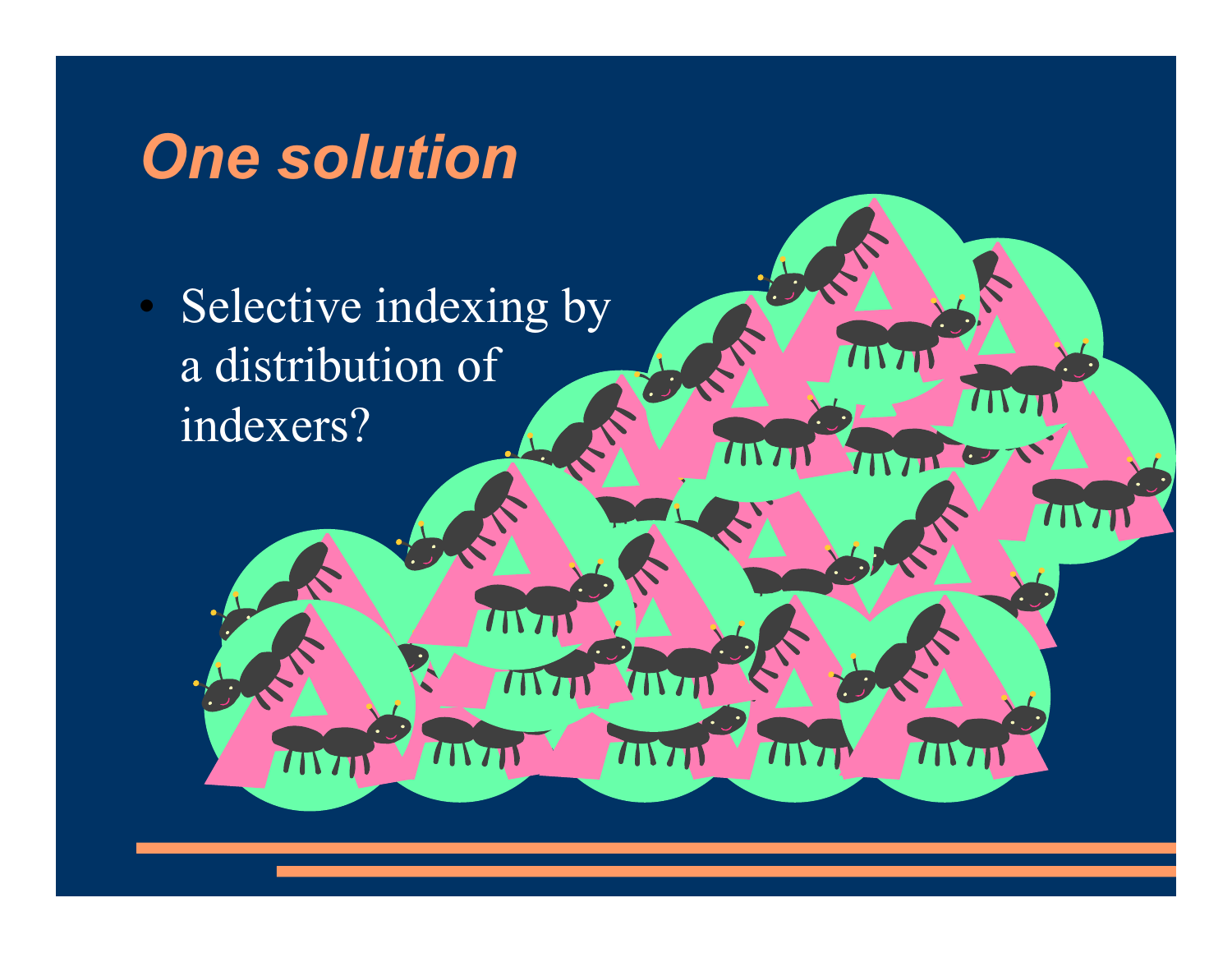## *Collaborative indexing – books*

- $\blacksquare$  Index Society (1877) created to construct a general index to all knowledge.
	- Many readers would readily jot down the name of any new subject they meet with in the book before them, and the page on which it occurs, and forward their notes to be sorted and arranged by any Society that would undertake the work (p.38).
	- I have heard two objections brought against the scheme of the Society:
		- 1. That it is needless to urge the compilation of indexes, because every worker worthy of the name makes his own…
		- 2. That the General Index is an impossibility, and that to attempt its preparation is a waste of time. Those who hold this opinion have not sufficient faith in the simplicity and usefulness of the alphabet….The object of the General Index is just this, that anything, however disconnected, can be placed there, and much that would otherwise be lost will there find a resting place (p.40).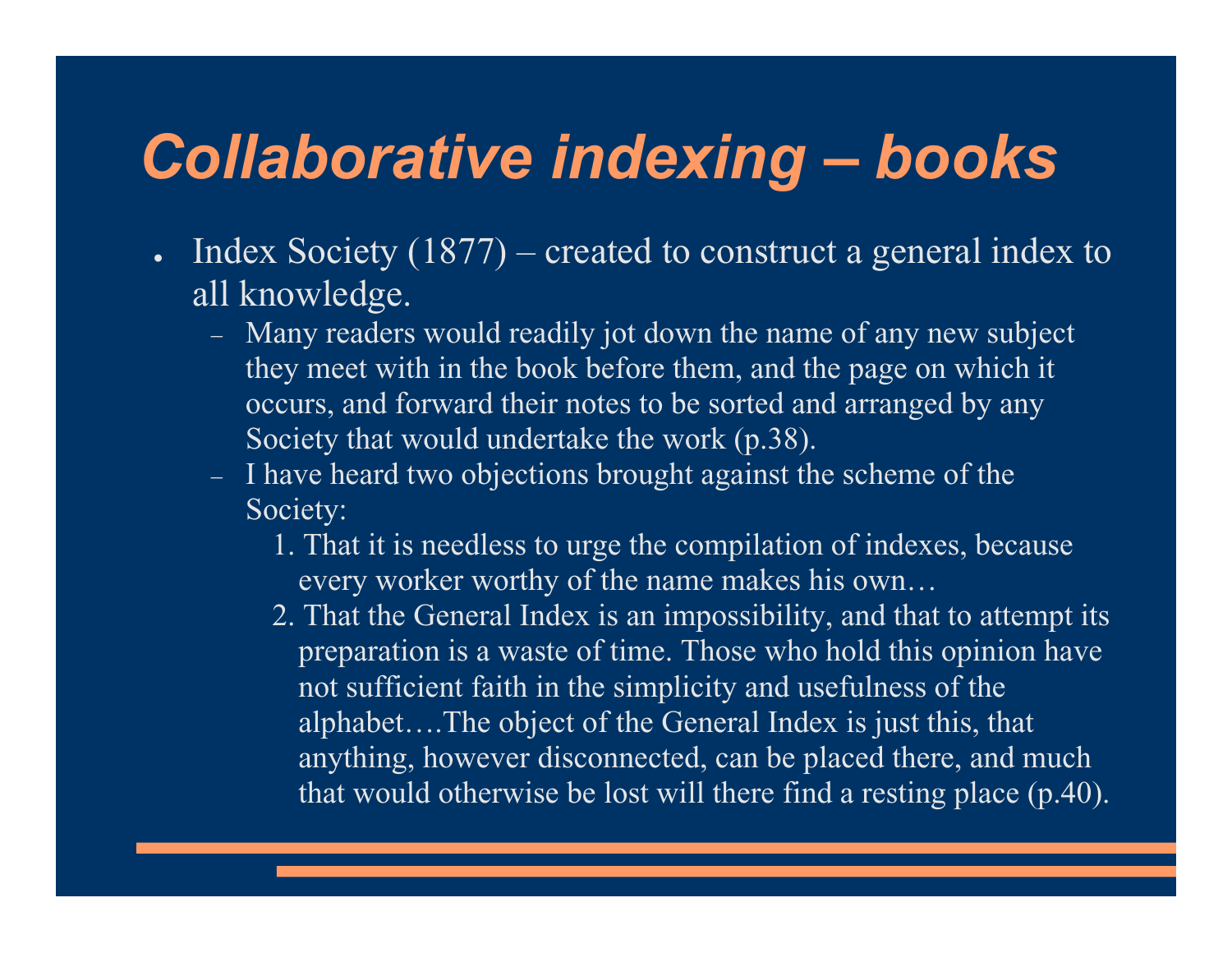## *Collaborative indexing – genealogy*

- Genealogical indexes for cemetery inscriptions, school and hospital records, public shipping and BDM records.
	- consistency in fields and wording

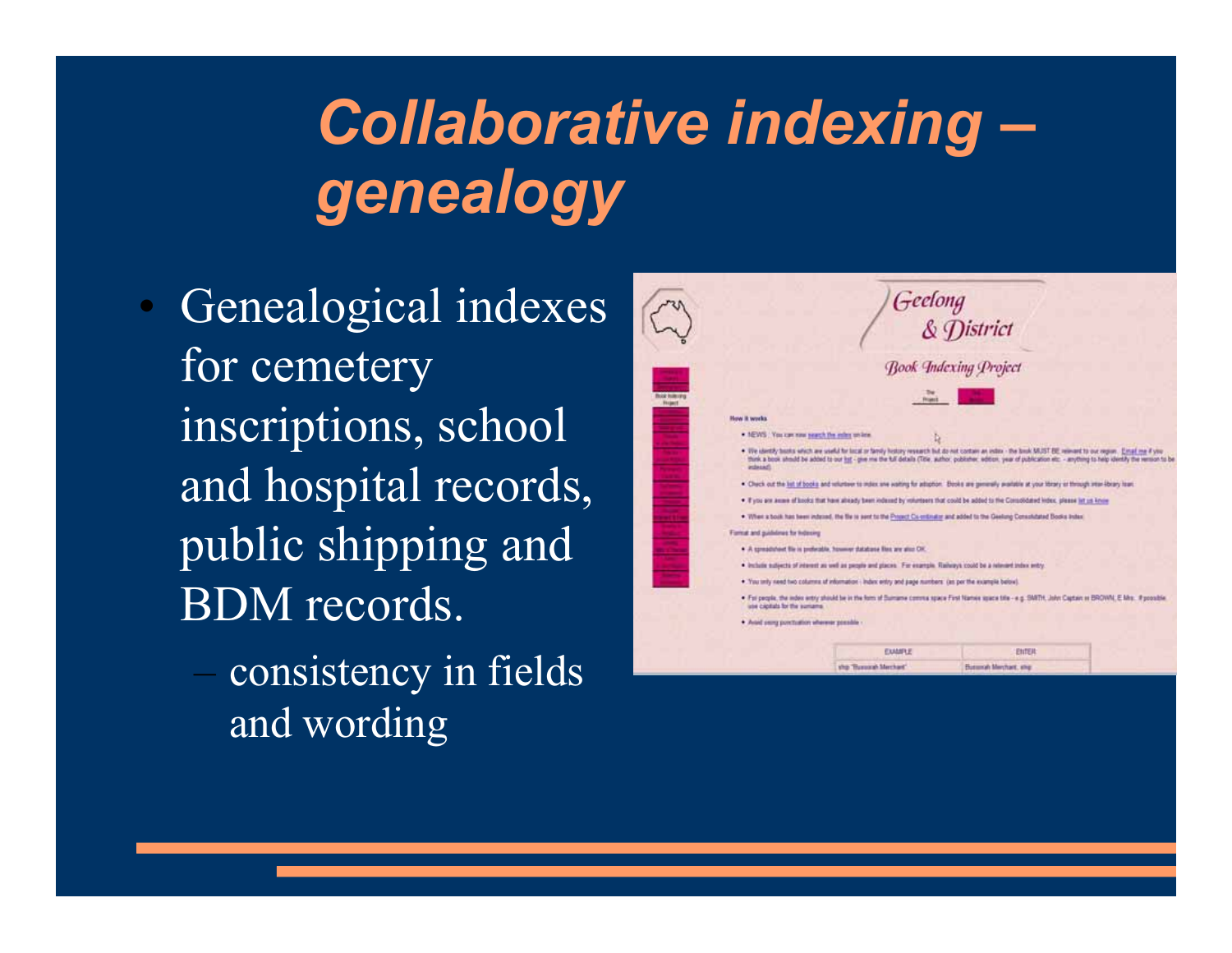## *Collaborative indexing – web directories*

- Librarians' Internet Index lii.org
- Open Directory Project dmoz.org
- Mahalo alpha mahalo.com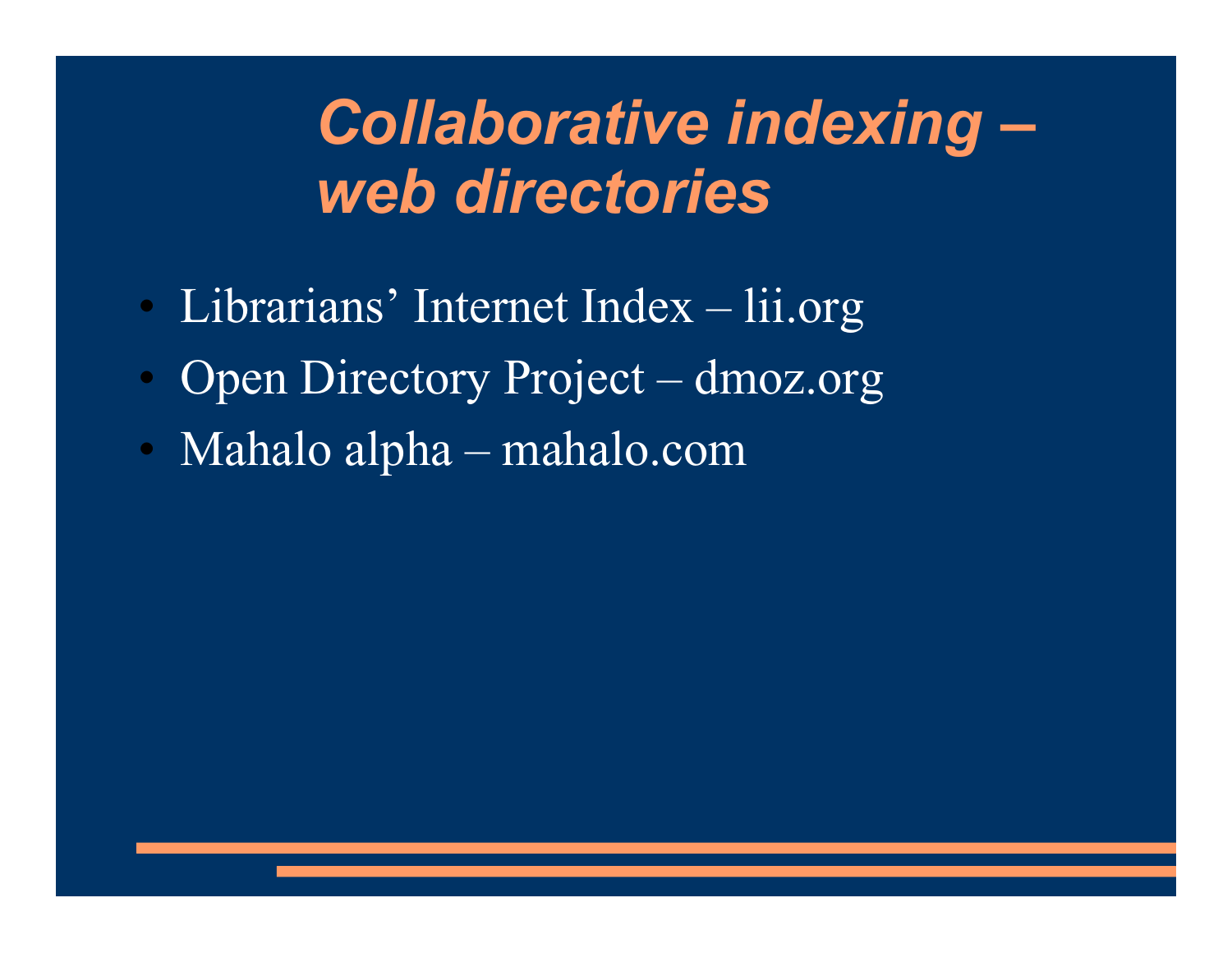## *Index structure – home page and related terms*

**Mahalo Homepage** 

Harry Potter and the Order of the Phoenix

Categories: Entertainment | Film | Contemporary Films

### Harry Potter and the Order of the Phoenix

Search

Also try: Harry Potter Also try: Harry Potter Toys Also try: Harry Potter and the Deathly Hallows

#### The Mahalo Top 7

- 1. Official WB Site: Harry Potter and the Order of the Phoenix
- 2. Official Film Site: Harry Potter and the Order of the Phoenix
- 3. Wikipedia: Harry Potter and the Order of the Phoenix Film and Novel
- 4. Harry Potter Wiki: Harry Potter and the Order of the Phoenix
- 5. MySpace Page: Harry Potter and the Order of the Phoenix
- 6. IMDb: Harry Potter and the Order of the Phoenix



#### Login & Create Account

#### **Guide Note:**

Harry Potter and the Order of the Phoenix is the fifth fantasy novel by J.K. Rowling in the Harry Potter series. The film is being produced by Warner Bros.

#### **Fast Facts:**

- 1. US Release: July 11, 2007
- 2. Running time: 138 min
- 3. Budget. \$150-200 million
- 4. Director: David Yates
- 5. Cast: Daniel Radcliffe, Emma Watson, Rupert Grint

#### **Antidepressants: Related Searches**

Depression | Seasonal Affective Disorder (SAD) | Bipolar Disorder | Anxiety Disorder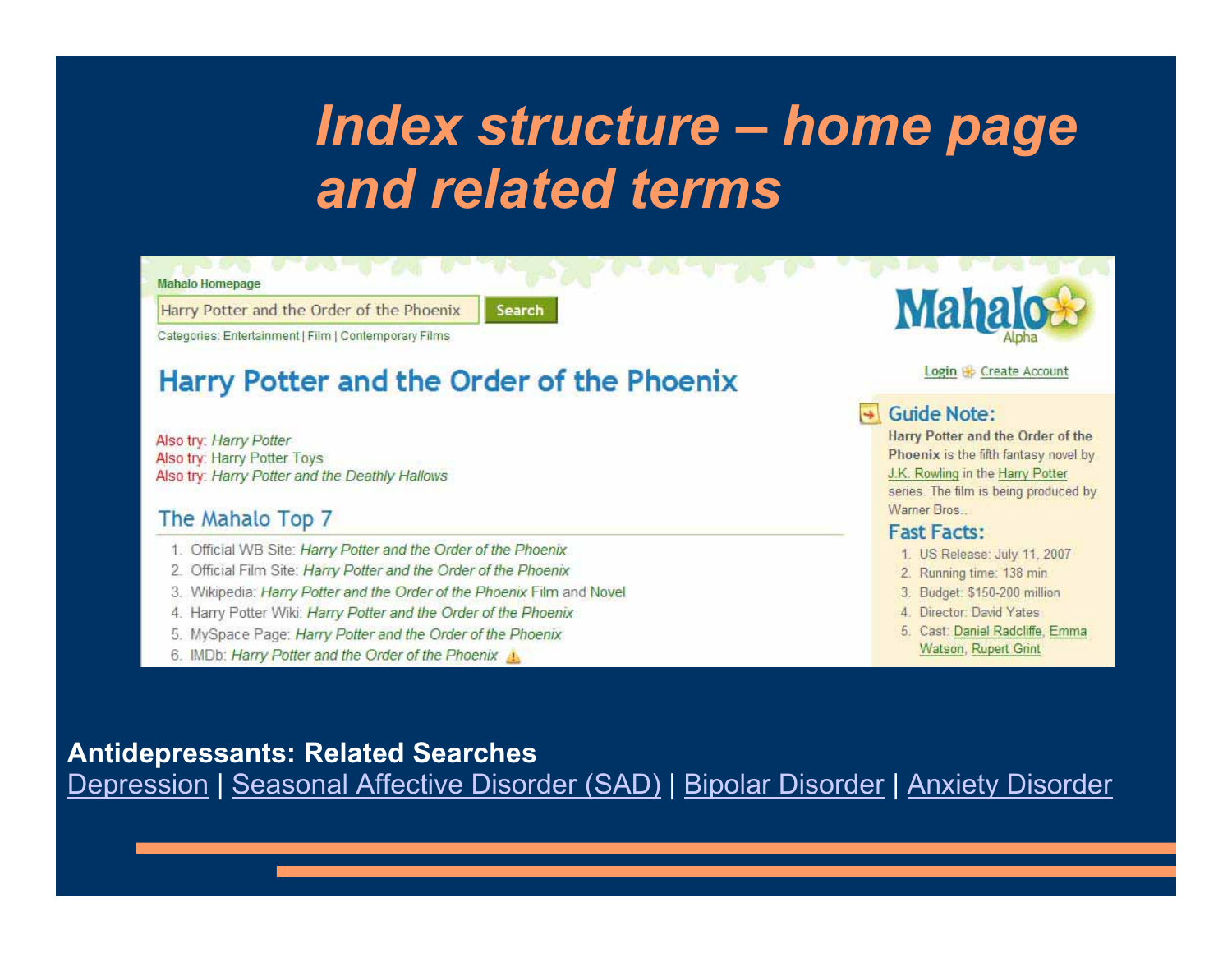## *Index structure – subheadings*

| <u>e for</u><br>w<br><b>Mahalo Homepage</b>                                                                                                                                                                                                                                                                                                                                                                                                                    |  |  |
|----------------------------------------------------------------------------------------------------------------------------------------------------------------------------------------------------------------------------------------------------------------------------------------------------------------------------------------------------------------------------------------------------------------------------------------------------------------|--|--|
| Search<br>Antidepressants                                                                                                                                                                                                                                                                                                                                                                                                                                      |  |  |
| Categories: Health   Drugs   Mental Health                                                                                                                                                                                                                                                                                                                                                                                                                     |  |  |
| <b>Antidepressants</b>                                                                                                                                                                                                                                                                                                                                                                                                                                         |  |  |
| The Mahalo Top 7                                                                                                                                                                                                                                                                                                                                                                                                                                               |  |  |
| 1. Wikipedia: Antidepressant<br>2. American Academy of Family Physicains (AAFP): Antidepressants: Medicine for Depres<br>3. MayoClinic.com: Antidepressants: Selecting one this is right for you<br>4. MedlinePlus: Antidepressants<br>5. eMedicineHealth: Understanding Antidepressant Medications<br>6. Food and Drug Administration (FDA): About Using Antidepressants in Children or Teena<br>7. Health Place: Antidepressants: Medications for Depression |  |  |
| <b>Antidepressants News</b>                                                                                                                                                                                                                                                                                                                                                                                                                                    |  |  |
| National Institute of Mental Health (NIMH): Benefits of Antidepressants May Outweigh Risks<br>HealthDay: Suicide Attempts Fall After Depression Treatment Begins (2007)<br>HealthDay: Mom's Antidepressant Use Poses Little Danger to Baby (2007)<br>Reuters: Antidepressants weaken bones in elderly (2007).                                                                                                                                                  |  |  |
| <b>Antidepressants Basics</b>                                                                                                                                                                                                                                                                                                                                                                                                                                  |  |  |
| Wikipedia: Antidepressant - History<br>eMedicineHealth: Understanding Antidepressant Medications<br>MayoClinic.com: Antidepressants: Selecting one that's right for you<br>WebMD: All About Antidepressants                                                                                                                                                                                                                                                    |  |  |
| <b>Antidepressants Uses</b>                                                                                                                                                                                                                                                                                                                                                                                                                                    |  |  |

AAFP: Antidepressants: Medicine for Depression MedlinePlus: Depression FDA: Medication Guide: About Using Antidepressants in Children or Teenagers NIMH: Depression WebMD: Depression: Medication Options

Antidepressants Side Effects, Interactions and Precautions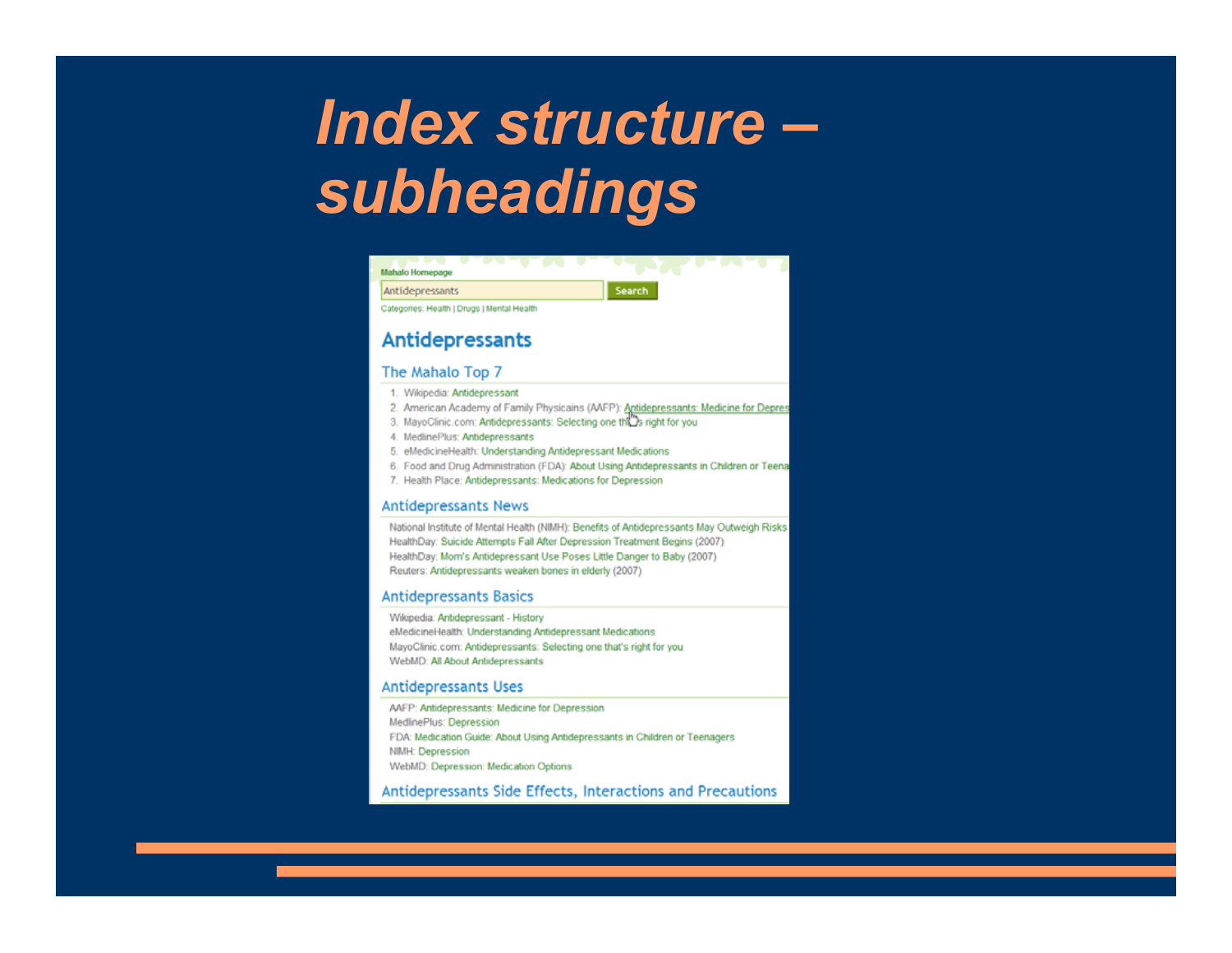## *Wiki terms – disambiguation*

#### article discussion edit this page history Quetzal (disambiguation) From Wikipedia, the free encyclopedia Quetzal can refer to: Wikipedi The Free Encyclopedia " Quetzal, a group of colourful birds of the trogon family found in tropical regions of the Americas. Quetzal is also ofte Guatemalan quetzal, the currency of Guatemala navigation " Quetzal file format, the computer file format **In Main page** Contents The Resplendent Quetzal, a short-story by Margaret Atwood Featured content Quetzal (band), a music band from East Los Angeles Current events Puerto Quetzal, Guatemala's largest Pacific Ocean port Random article interaction This disambiguation page lists articles associated with the same title. If an internal link led you here, you may About Wikipedia Community portal Recent changes Category: Disambiguation File upload wizard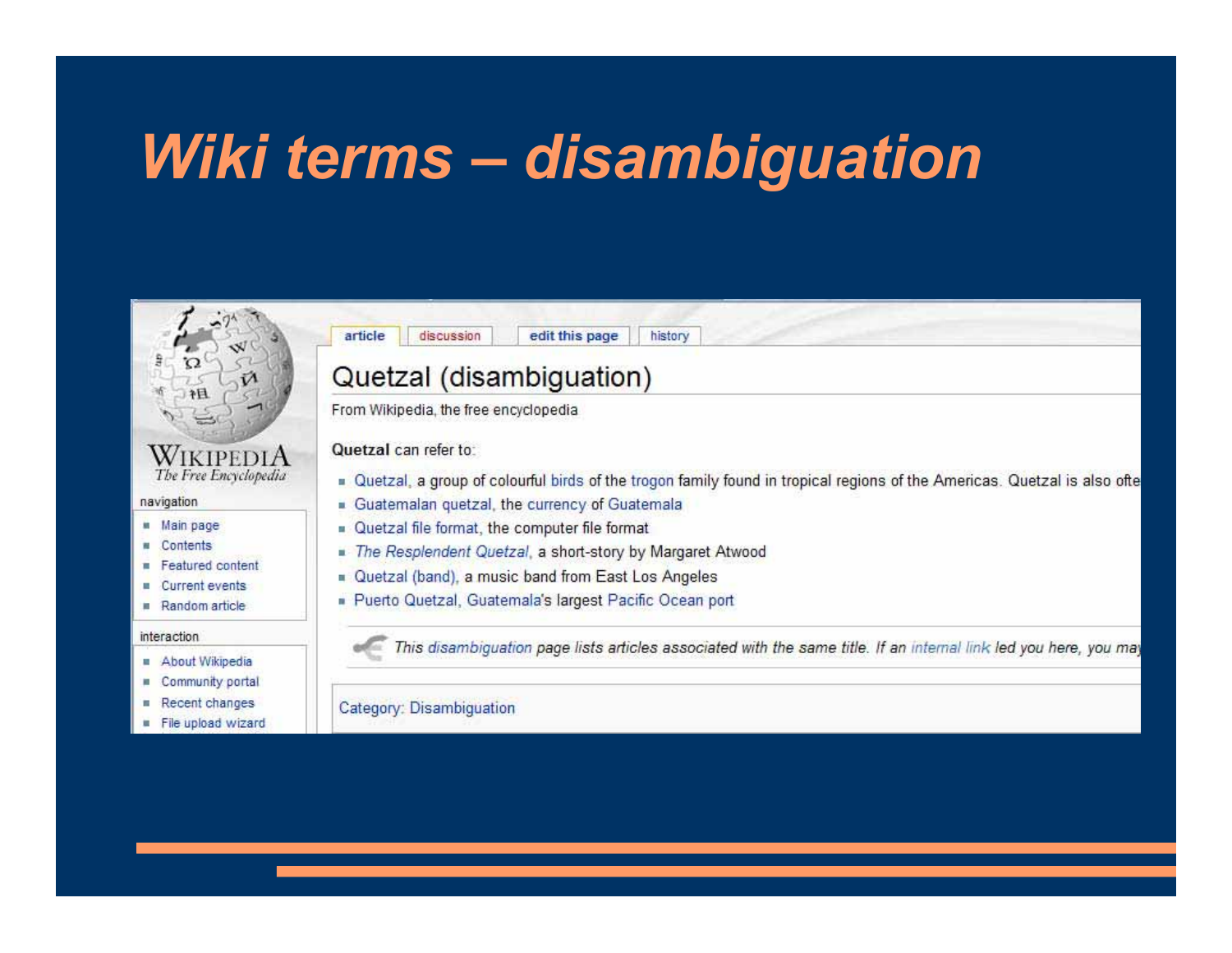## *Wiki terms – names*

• Golden Age of Detective Fiction  $wiki$ gadetection.pbwiki. com/Authors+A-B

gadetection | Authors A-B Home Edit page New page Comments Authors A-B \* Authors C-D \* Authors E-H \* Authors I-**Authors A-B** Aarons, Edward S see Ronns, Edward Abbey, Kieran see Reilly, Helen Abbot, Anthony (1893-1952) Acre, Stephen see Gruber, Frank Adams, Cleve F (1895-1949) Adams, Herbert (1874-1952) Adams, Samuel Hopkins (1871-1958) Addis, Hugh Afford, Max (1906-1954) Alan, Marjorie Albrand, Martha (1914-??) Alington, Cyril (1872-1955) Allan, Dennis (1900-1978) Allen, H Warner (1881-??) Allingham, Margery (1904-1966) Ambler, Eric (1909-1998) Ames, Delano (1906-1987) Amos, Alan see Knight, Kathleen Moore Anderson, Frederick Irving (1877-1947) Anson, Lindsay Antony, Peter (1926-2001/1926-) April, Steve see Lacy, Ed Archibald, Joe (1898-??) Armstrong, Charlotte (1905-1969) Armstrong, Margaret (1867-1944) Armstrong, Raymond see Corrigan, Mark Arre, Helen see Ross, ZH Arthur, Frank (1902-??) Ashbrook, Harriette (1896-1946) Ashe, Douglas see Bardin, John Franklin Ashe, Gordon see Creasey, John Asimov, Isaac (1920-1992) Atkey, Bertram (1880-1952) Atkey, Philip see Perowne, Barry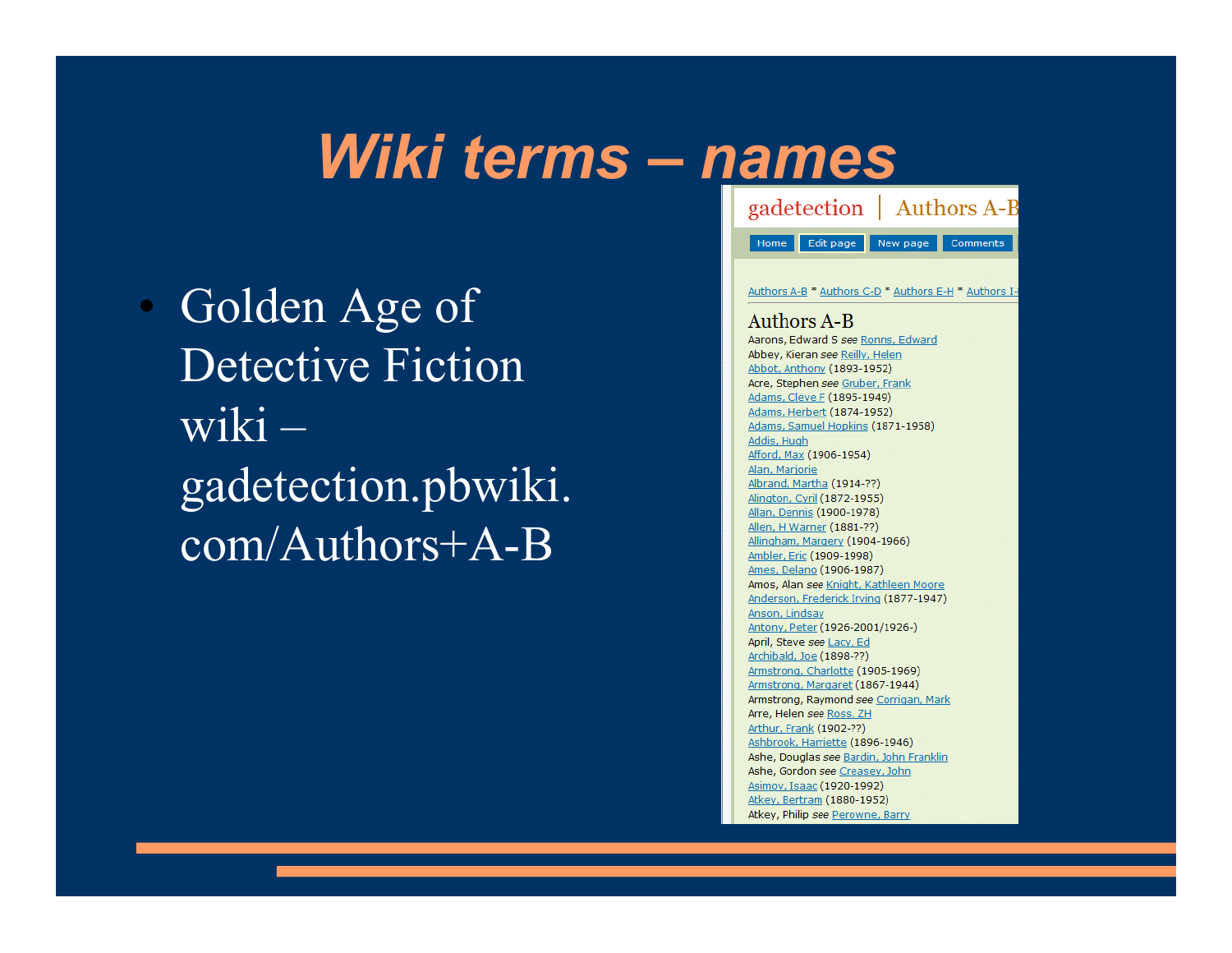## *Wiki terms – names, topics*

- WireFrames [redirected from WireFrame]
- CMS/ContentManageme ntSystems
- CardSort [software] / CardSorting [technique]
- CategoryBook [individual] / CategoryBooks [lists]
- CXO files before **CafeTesting**
- 43. AmbientFindability
- 44. AmitTungare
- 45. AnalysisTools
- 46. AndiLewis
- 47. AndreaTanzi
- 48. AndresSulleiro
- 49. AndrewBoyd
- 50. AndrewCates
- 51. AndrewChee
- 52. AndrewDillon
- 53. AndrewGent
- 54. AndrewHinton
- 55. .... / IARants
- 56. AndrewOtwell
- 57. AndrewsInIA
- 58. AndrésSulleiro
- 59. AnnaGifford
- 60. AntiThesaurus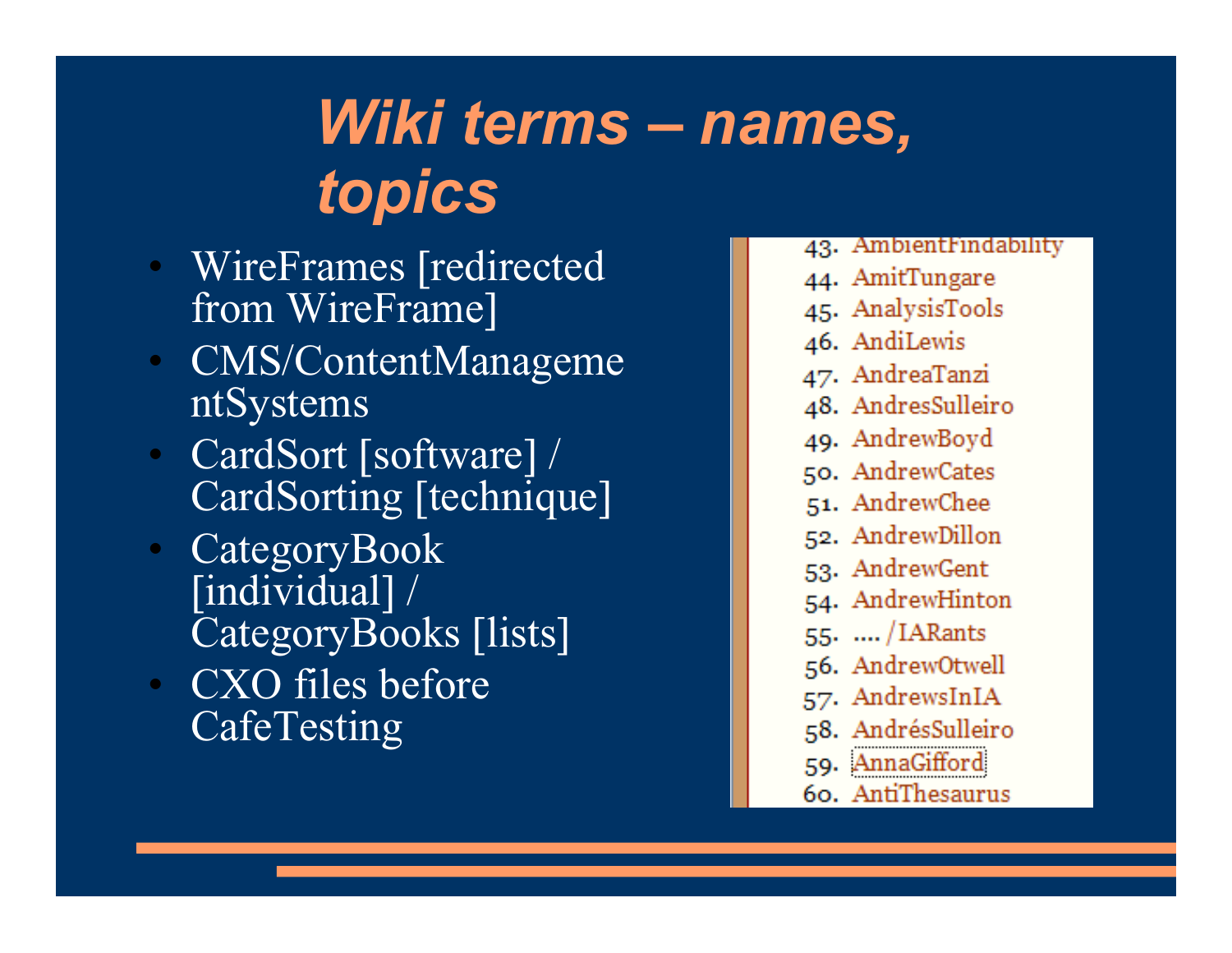## *Commercial indexing*

- Periodical abstracting and indexing services (bibliographic databases)
	- long-term projects
	- professional staff
	- centralised control, including use of thesauruses
	- search techniques include proximity, fielded searching
	- expensive; subscription or pay-per-use
	- library service, eg,
		- www.sl.nsw.gov.au/databases/athome.cfm
- <sup>Ɣ</sup> Aggregating services/ePresses
	- www.informit.com.au
	- centralised searching interfaces being developed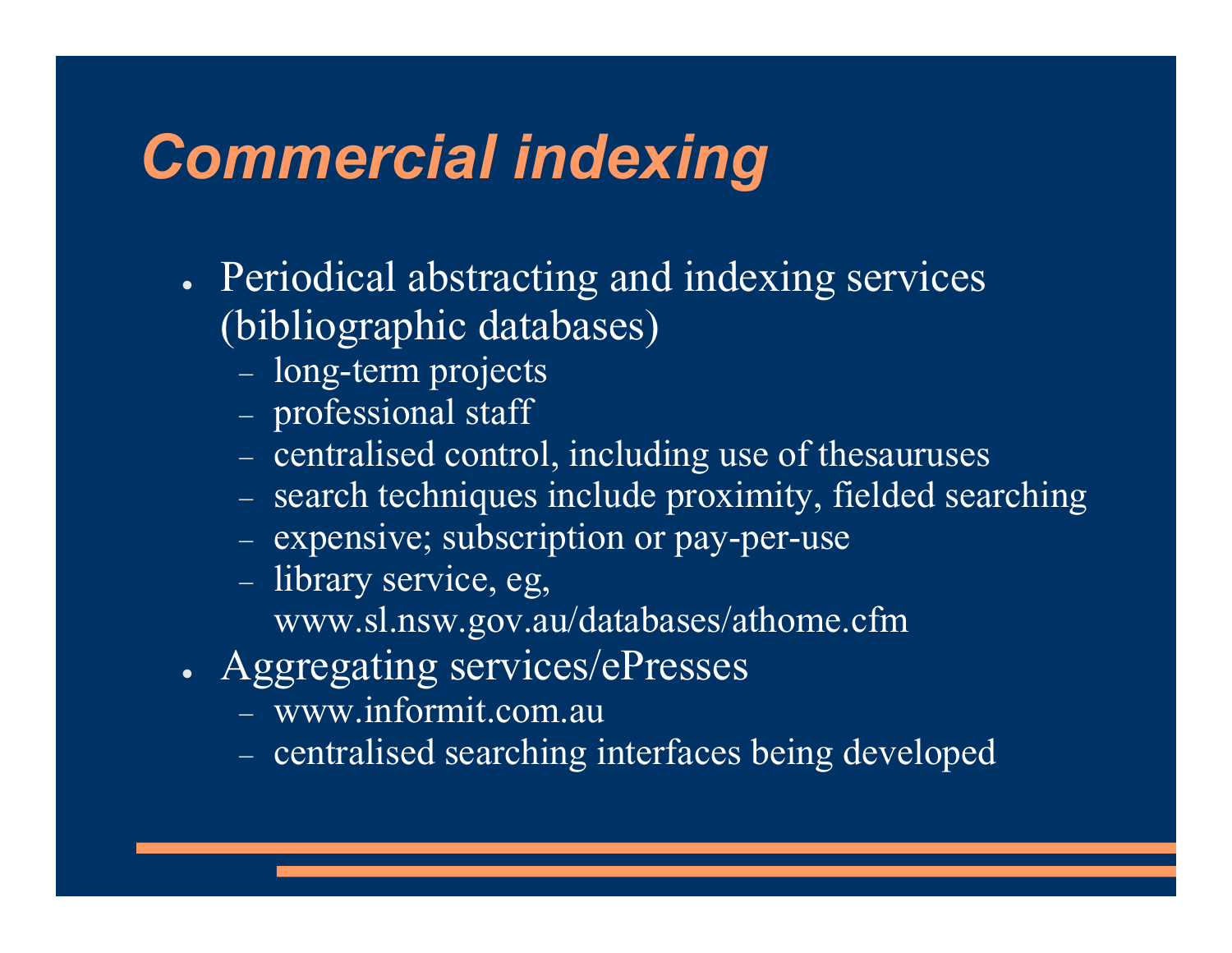## *Problems with indexing*

### • Professional indexing is:

- expensive
- time-consuming (delays in access)
- formal and controlled (often)
- Users don't always speak the language of expert indexers…

…so, social tagging lets users index (tag) sites for themselves and others.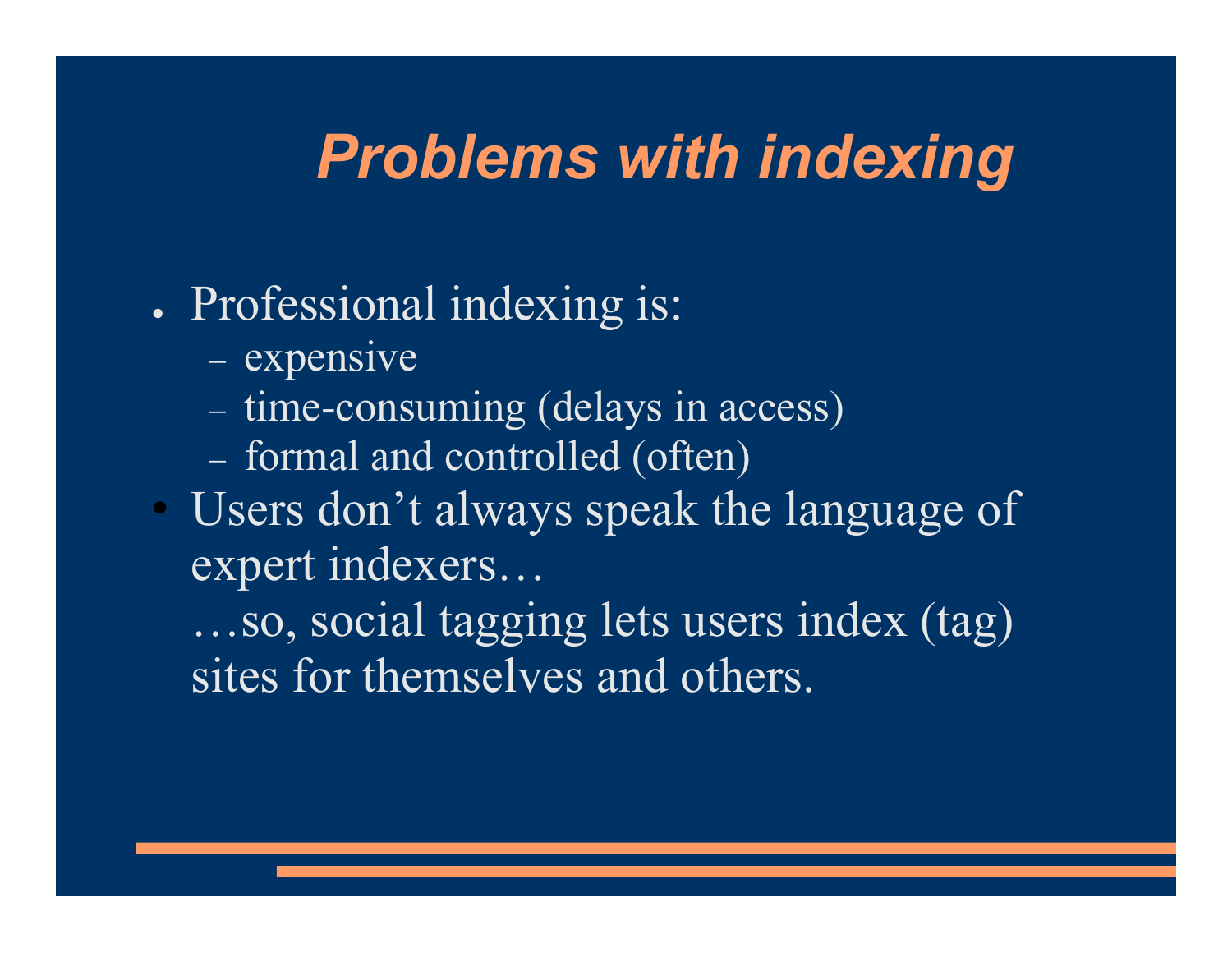# *Social tagging*

| common tags cloud   list                                                         |  |  |  |
|----------------------------------------------------------------------------------|--|--|--|
| <b>basedex</b> collaboration collaborative index rails<br>ruby rubyonrails       |  |  |  |
|                                                                                  |  |  |  |
| posting history                                                                  |  |  |  |
| » first posted by Shanlalit to rails                                             |  |  |  |
| Jun '07                                                                          |  |  |  |
| by Igsicious to collaboration rails api list collaborative index<br>ruby basedex |  |  |  |
| Mar '07                                                                          |  |  |  |
| by pilarw to basedex collaborative index indexes                                 |  |  |  |
| by wwwalker to rubyonrails index basedex collaboration                           |  |  |  |
| by Glendalndexer to basedex website indexing                                     |  |  |  |
| by racketjo to basedex web index useful ruby rails<br>rubyonrails ror            |  |  |  |
| by hsumh316 to rails                                                             |  |  |  |
| by kaizenfury7 to rails                                                          |  |  |  |
| Feb '07                                                                          |  |  |  |
| by hajee to rails                                                                |  |  |  |
| by Shanlalit to rails                                                            |  |  |  |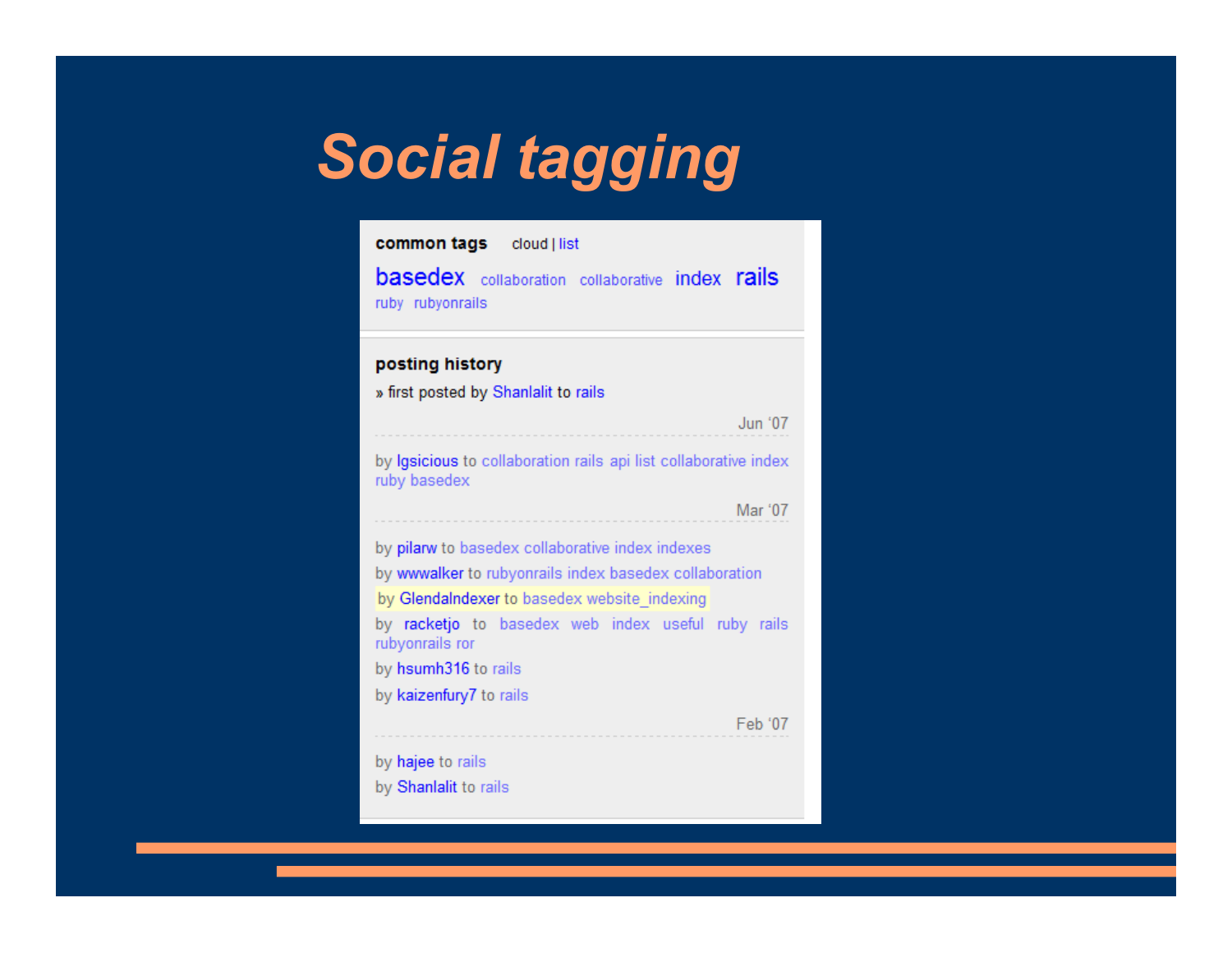## *Social tagging*

- But…users do not necessarily speak the same language as other users.
	- Tags such as 'odd', 'cool', 'must read', 'own'
	- Recall decreases through inconsistent wording: 'information architecture',
		- 'information\_architecture',

'informationarchitecture' and 'IA'.

• Formal indexes have a set of basic principles which are (usually) understood.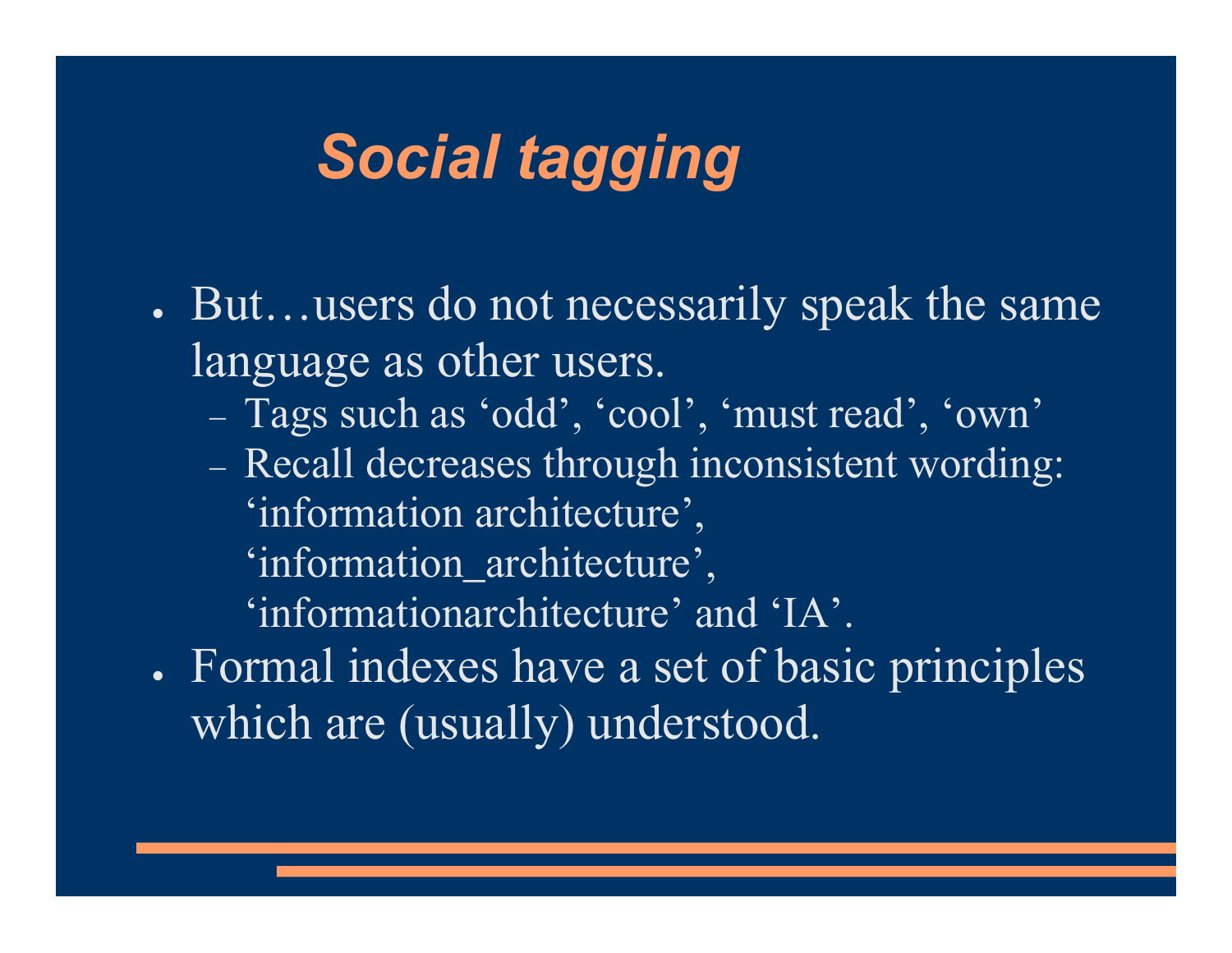## *Institutional social tagging*

- 'PictureAustralia' under the 'groups' tab in flickr (www.flickr.com/ groups/pa\_ourtown)
- Tagging of museum objects at steve.museum

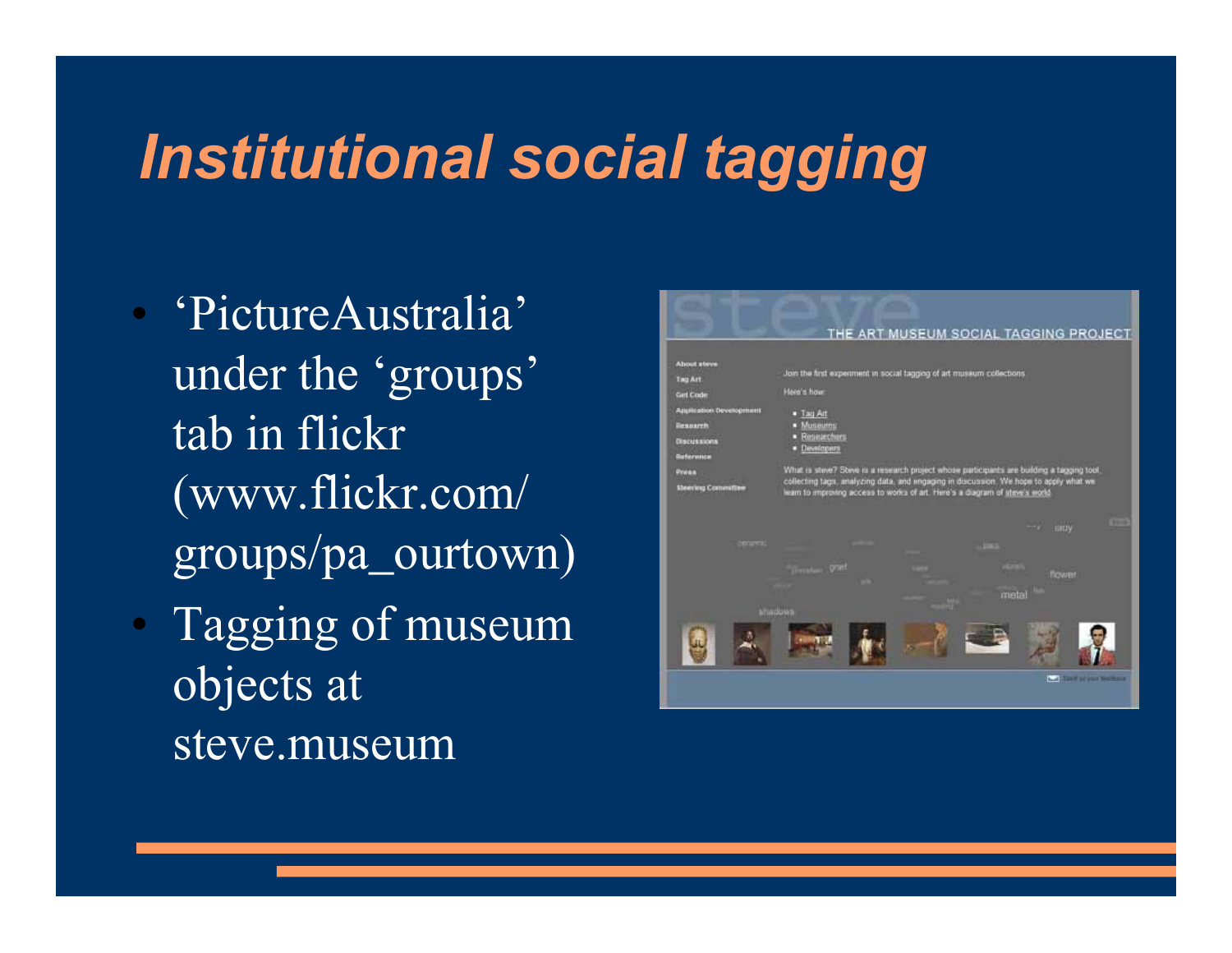## *Institutional social tagging*

• Powerhouse Museum (www.powerhouse museum.com/ collection/database) – user-generated tags are combined with three controlled vocabularies

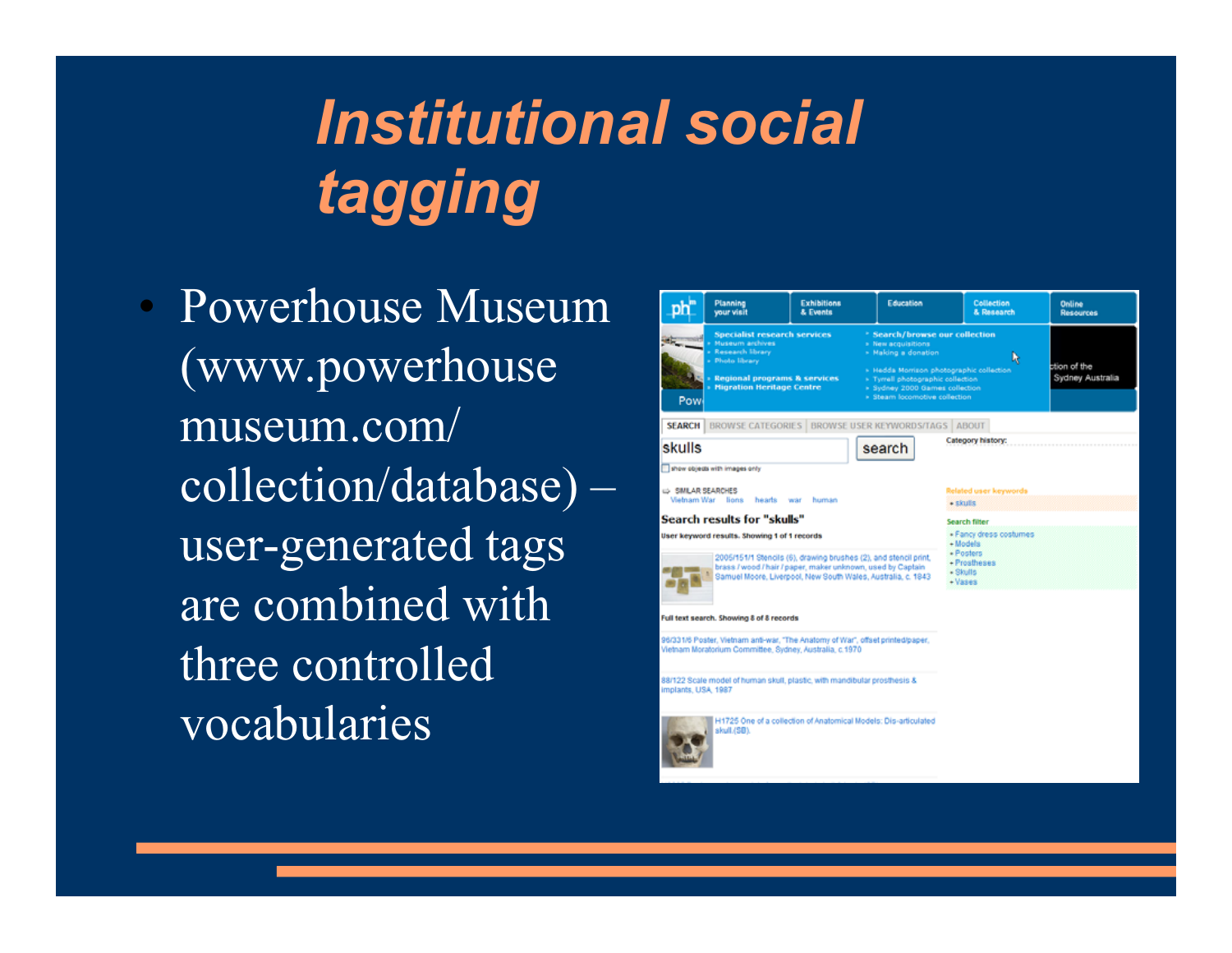## *Page creators as metadata-based indexers*

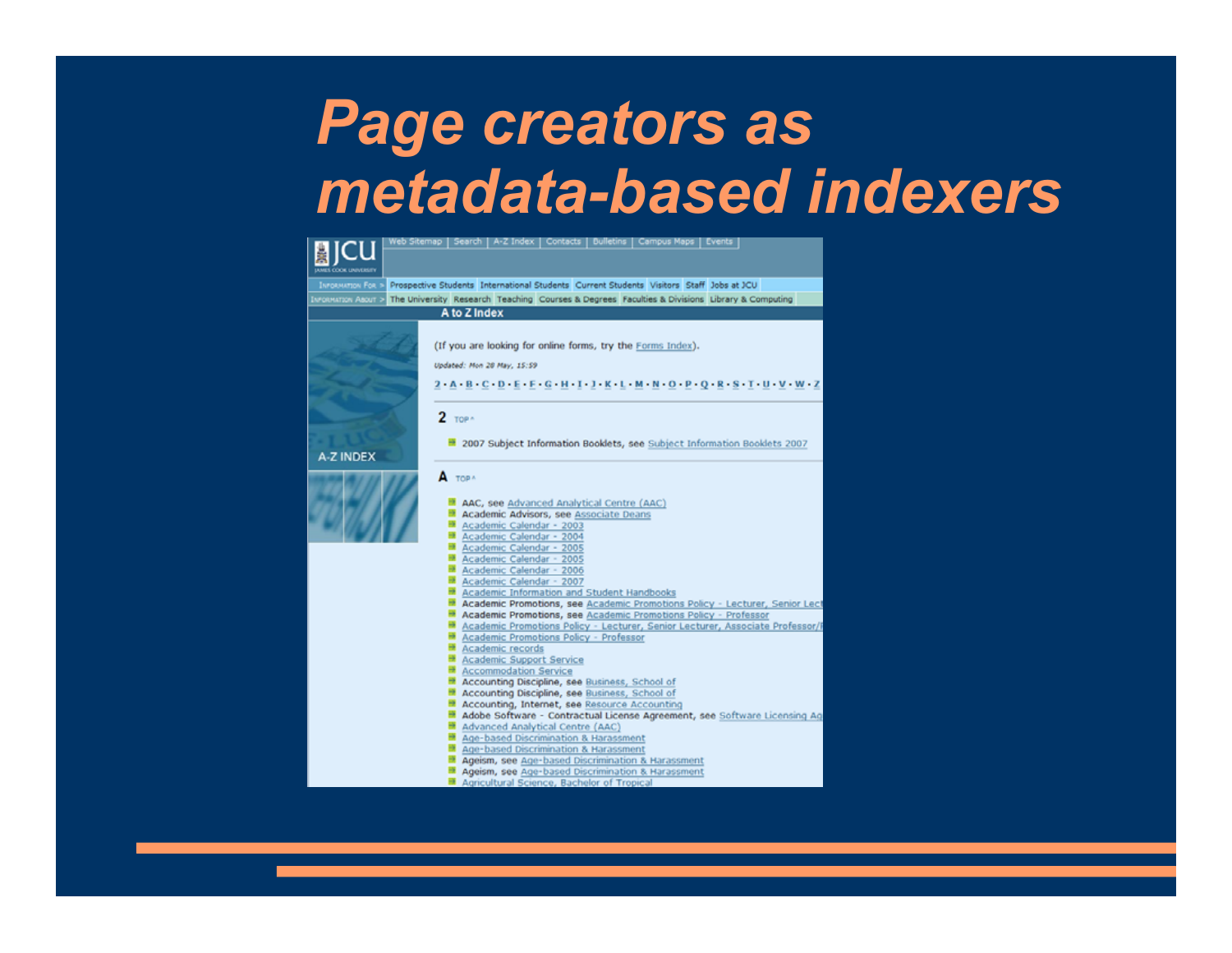## *Structured collaborative indexing – Basedex*

• Basedex by Nelson Hsu (blazingrails.basedex.com) is a new website indexing program, still in beta. It allows the creation of individual indexes which can be used alone or in combination with other indexes.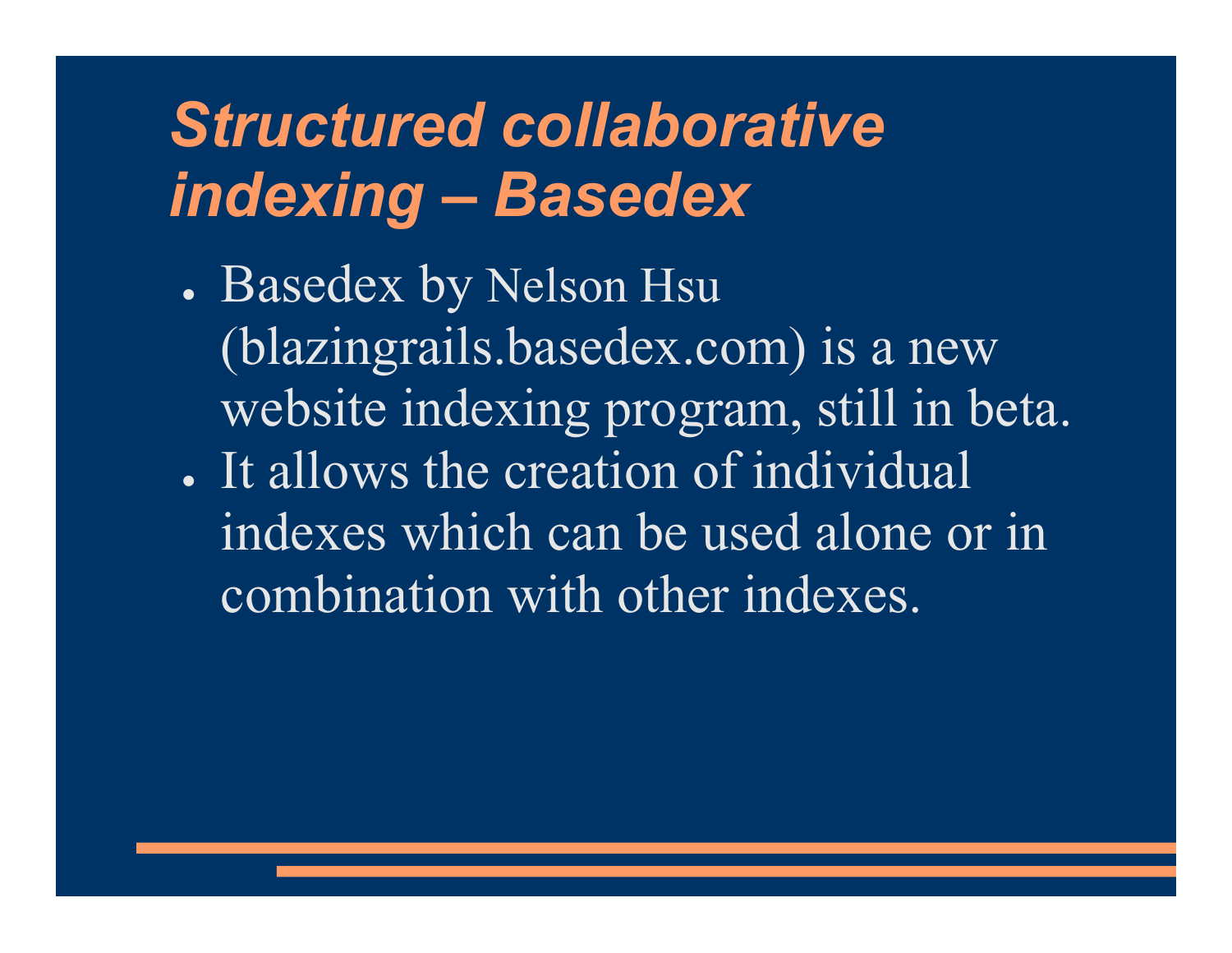## *Basedex contributors and users*

- Individuals choose topics or documents to create indexes on.
- These topics are grouped hierarchically.
- People 'subscribe' to indexes, combining those which are of interest to them.
- This could include indexes to a number of websites, or to a selection of ebooks, or both.
- The result is a large index to a selected portion of the web.
- The motivation for creating indexes will range from good will to self-promotion.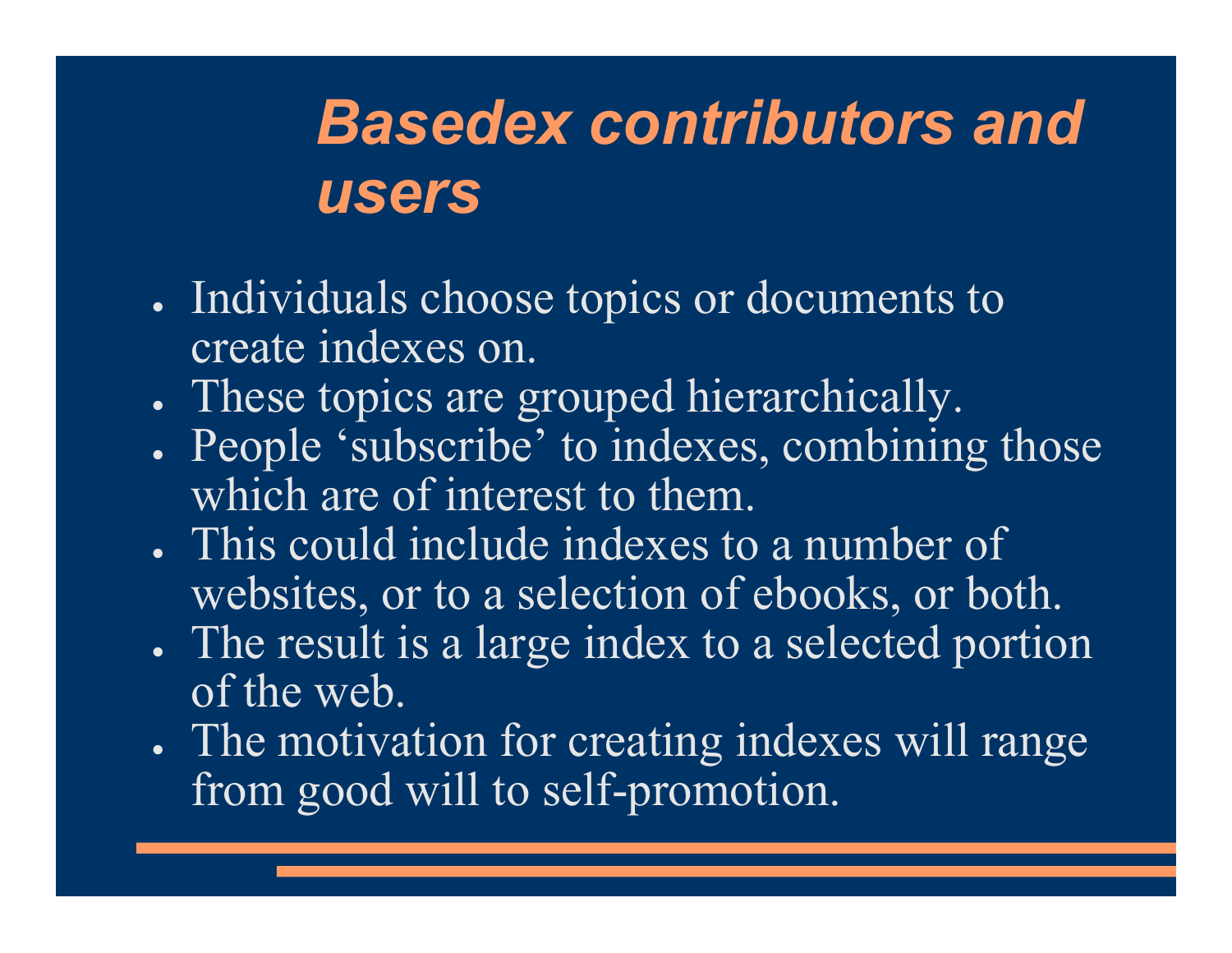## *Basedex topic lists and duplicates*

| <b>Basedex</b> (v.notdone)                                                                                                                      | basedex   discussion   blog   join   contact us   help                                                                                                                                                                                                                                                                                                                                                                              | login            |  |  |  |  |
|-------------------------------------------------------------------------------------------------------------------------------------------------|-------------------------------------------------------------------------------------------------------------------------------------------------------------------------------------------------------------------------------------------------------------------------------------------------------------------------------------------------------------------------------------------------------------------------------------|------------------|--|--|--|--|
| Index: Universe                                                                                                                                 | create sub-index<br>view index info<br>subscriptions                                                                                                                                                                                                                                                                                                                                                                                |                  |  |  |  |  |
|                                                                                                                                                 | Ε<br>all<br>A<br>B C D<br>F<br>G<br>н<br>м<br>N<br>o<br>P<br>Q<br>R<br>s<br>т<br>U<br>V<br>everything<br>current index<br>s<br>search                                                                                                                                                                                                                                                                                               | W<br>x<br>Y<br>z |  |  |  |  |
| top-level indexes<br>Universe<br>super topics                                                                                                   | Browsing Universe for entries beginning with $S$<br>≥≥<br>• S.H.E english fansite & forum (in Asian Multimedia) >>                                                                                                                                                                                                                                                                                                                  |                  |  |  |  |  |
| sub topics<br>Academia<br>Apple<br>Asian Culture<br><b>Basedex Help</b><br>Books<br>Career<br>Cars<br><b>Cell Phones</b>                        | • S3 (Amazon) (in Ruby) $>>$<br>o saving compressed content >><br>$\circ$ using with Ruby $\gg$<br>• S3 (Amazon) (in Ruby on Rails) $>>$<br>• safe (Finalizer) (in Ruby 1.8.6 Core API Methods) >><br>• safe (Finalizer) (in Ruby 1.9 Core API Methods) >><br>• safe (Finalizer) (in Ruby 1.8.5 Core API Methods) >>                                                                                                                |                  |  |  |  |  |
| Computers<br>Education<br>Entertainment<br>Fashion<br>Finance<br>Forums<br>Howto<br>Humor<br>Indexing                                           | safe icony (XSD: Icony Charset) (in Ruby 1.8.5 Core API Methods) >><br>٠<br>safeconstname (XSD::CodeGen::GenSupport) (in Ruby 1.8.5 Core API Methods) >><br>٠<br>safeconstname (XSD::CodeGen::GenSupport) (in Ruby 1.9 Core API Methods) >><br>٠<br>R<br>safeconstname (XSD::CodeGen::GenSupport) (in Ruby 1.8.6 Core API Methods) >><br>٠<br>safeconstname? (XSD::CodeGen::GenSupport) (in Ruby 1.9 Core API Methods) >>           |                  |  |  |  |  |
| Internet<br>Multimedia<br>News<br>People<br>Sample Index<br>Shopping<br><b>Software Engineering</b><br>Sports<br>Starcraft 2<br><b>Startups</b> | safeconstname? (XSD::CodeGen::GenSupport) (in Ruby 1.8.6 Core API Methods) >><br>٠<br>safeconstname? (XSD::CodeGen::GenSupport) (in Ruby 1.8.5 Core API Methods) >><br>٠<br>safemethodname (XSD::CodeGen::GenSupport) (in Ruby 1.8.5 Core API Methods) >><br>safemethodname (XSD::CodeGen::GenSupport) (in Ruby 1.8.6 Core API Methods) >><br>٠<br>safemethodname (XSD::CodeGen::GenSupport) (in Ruby 1.9 Core API Methods) >><br>٠ |                  |  |  |  |  |
| <b>Torrent Sites</b><br>Web Sites                                                                                                               | • safemethodname? (XSD::CodeGen::GenSupport) (in Ruby 1.9 Core API Methods) >>                                                                                                                                                                                                                                                                                                                                                      |                  |  |  |  |  |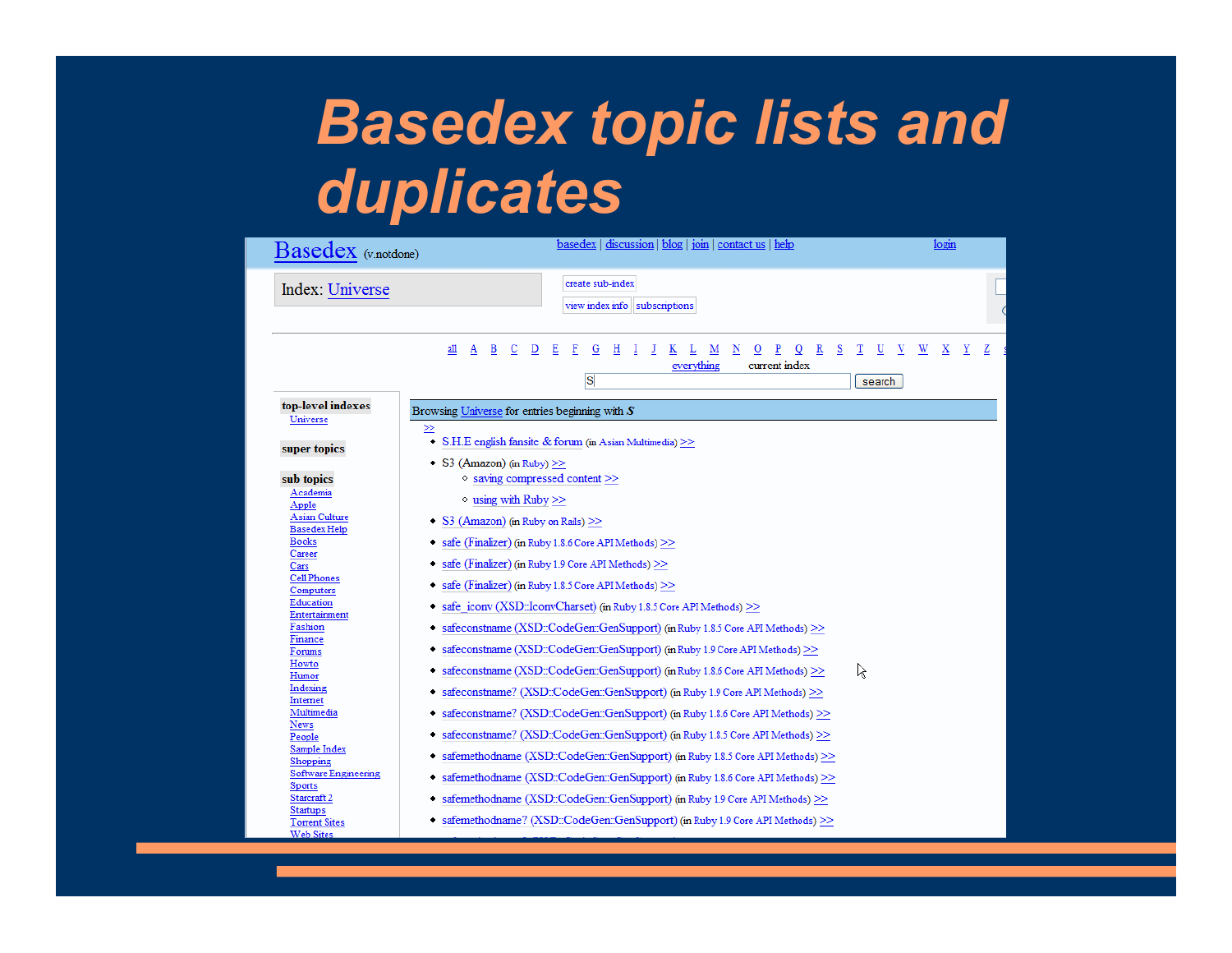## *Basedex subscribing*

- Any index can be subscribed to a number of other indexes, with the terms interfiling.
- <sup>Ɣ</sup> The name in parentheses indicates the original source of the index term.
- When there is no name in parentheses the entry belongs to the home index.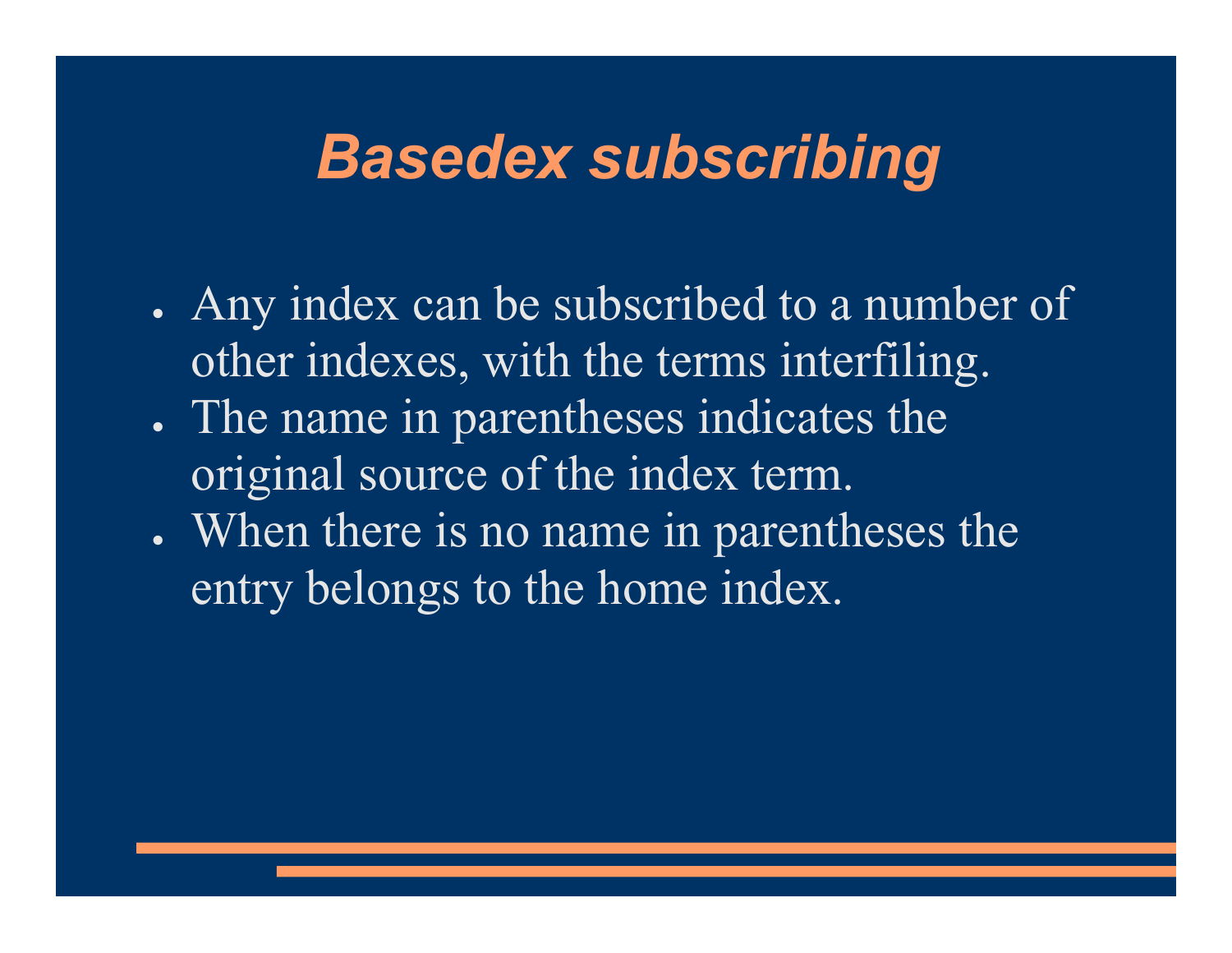## *Basedex granularity*

- Basedex combines access at different levels of granularity: to parts of a book, to webpages and to websites.
- If This may be frustrating for people who want a lot of information on a topic, and find themselves taken to one paragraph in a book
- The parenthetical qualifiers on entries which show the source will give some indication of the type of document being referred to.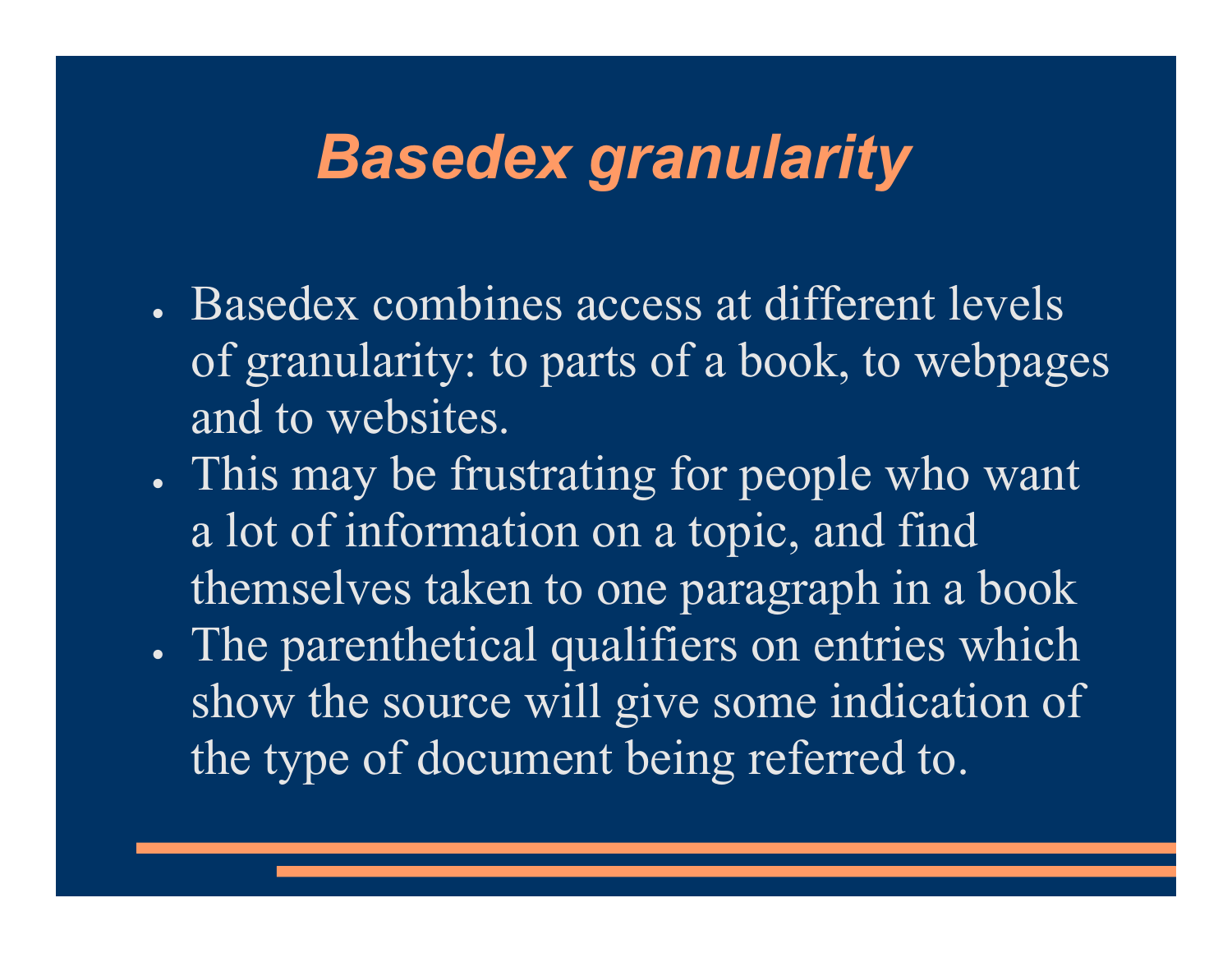## *Basedex edit window*

| <b>Basedex</b> (v.notdone)                                                                             | basedex   discussion   blog   join   contact us   help                                                                                                                                                                              |  |  |
|--------------------------------------------------------------------------------------------------------|-------------------------------------------------------------------------------------------------------------------------------------------------------------------------------------------------------------------------------------|--|--|
| <b>Index: GlendaJonArticles</b><br>online articles on library and online topics by Glenda<br>Browne an | create sub-index create shortcut<br>view index info subscribers subscriptions                                                                                                                                                       |  |  |
| Universe > Books                                                                                       | all<br>A<br><b>BC</b><br>E<br>н<br>u<br>- V<br>D<br>G<br>F<br>м<br>т<br>N<br>Р<br>everything<br>current index<br>search                                                                                                             |  |  |
| top-level indexes<br>Universe<br>super topics<br><b>Books</b>                                          | add entry<br>• advertising >><br>⊙ web security measures ≥≥<br>$\bullet$ automated indexing $\leq$                                                                                                                                  |  |  |
| sub topics<br>related topics<br>subscriptions                                                          | Context: Books, GlendaJonArticles<br>ß<br>view content   edit content<br>No text.                                                                                                                                                   |  |  |
|                                                                                                        | Links:<br>o http://www.webindexing.biz/Articles/AutomaticIndexing.htm<br>Admin<br>$\circ$ edit<br>o add subentry<br>· add related entry<br>· add alternate entry<br>o merge<br>o delete entry<br>Submitted by GlendaBrowne<br>close |  |  |
|                                                                                                        | • Bitpipe website >><br>$\bullet$ Chat $\geq$<br>$\bullet$ elearning $\geq$                                                                                                                                                         |  |  |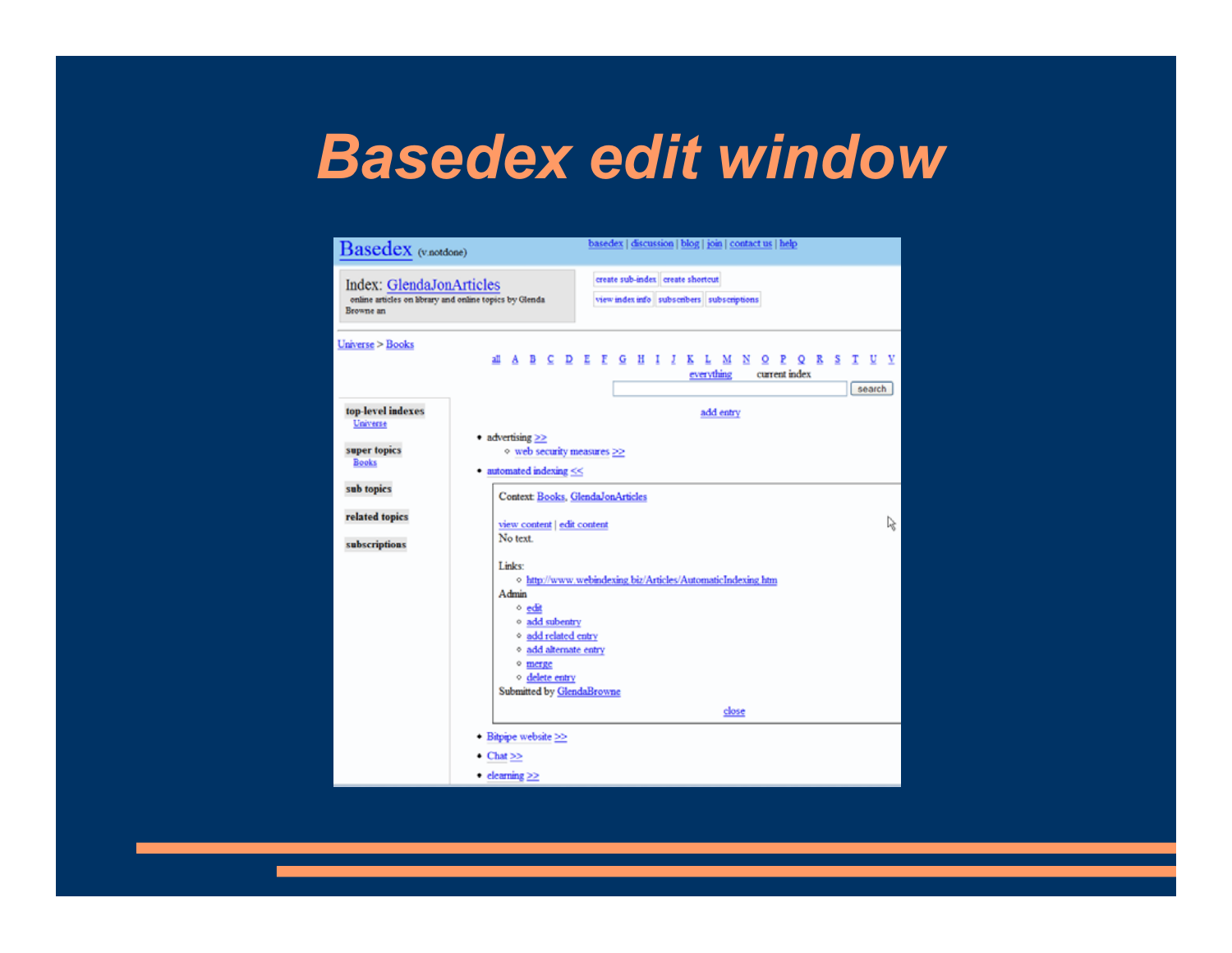## *Basedex subheadings*

| DASCUCX (v.notdone)              |                                           |
|----------------------------------|-------------------------------------------|
| Index: Web Indexing SIG          | create sub-index create shortcut          |
|                                  | view index info subscribers subscriptions |
| Create a subentry for members    |                                           |
| Entry type<br>index entry $\vee$ |                                           |
| Entry                            |                                           |
|                                  |                                           |
| Content                          |                                           |
|                                  |                                           |
|                                  |                                           |
|                                  |                                           |
|                                  |                                           |
|                                  |                                           |
| Links (separate with new line)   |                                           |
|                                  |                                           |
|                                  |                                           |
|                                  |                                           |
|                                  |                                           |
| add<br>cancel                    |                                           |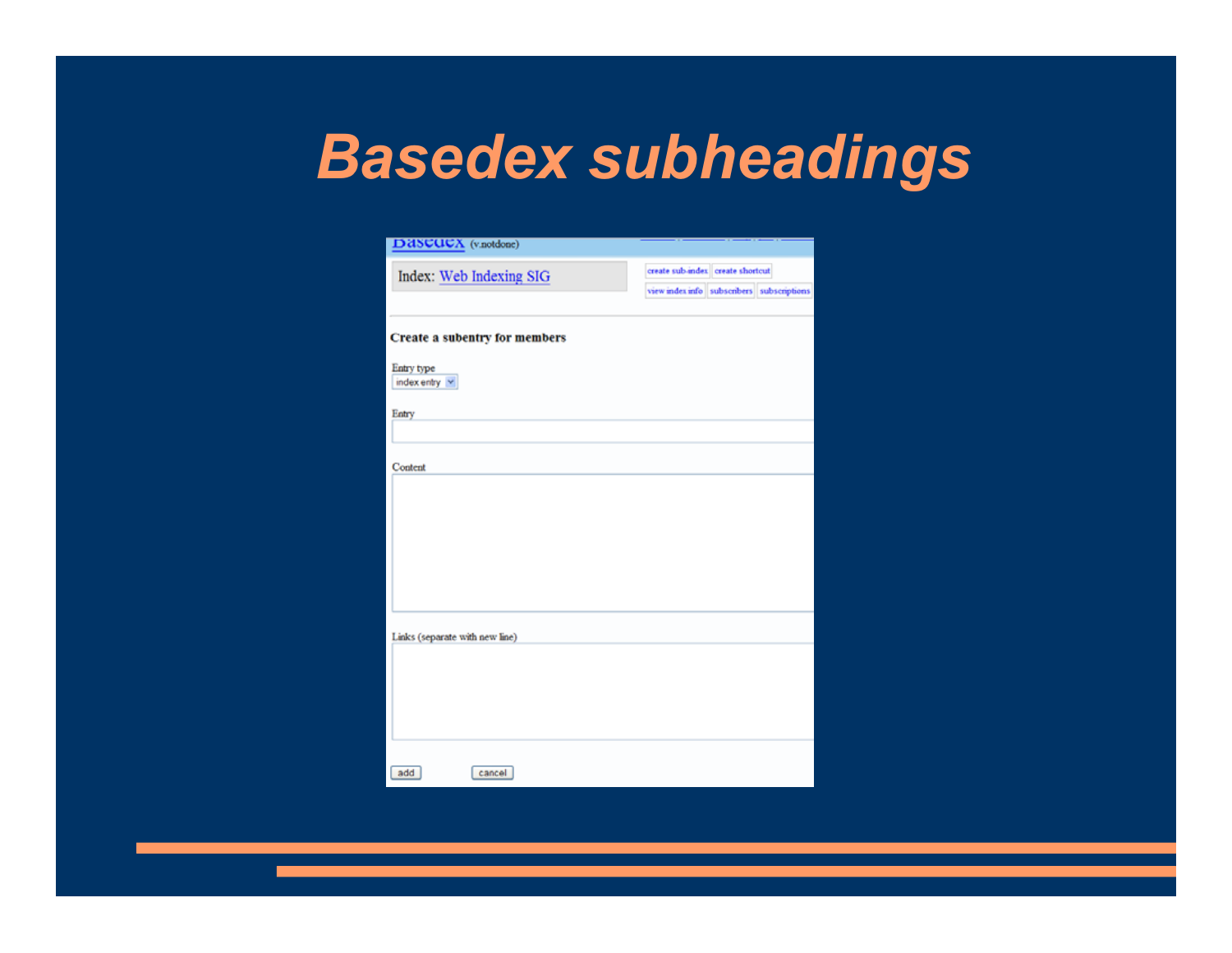## *Basedex See references*

| <b>Basedex</b> (v.notdone)                                                                                 | basedex   discussion   blog   join   contact us   help                        |  |  |  |
|------------------------------------------------------------------------------------------------------------|-------------------------------------------------------------------------------|--|--|--|
| Index: Web Indexing SIG                                                                                    | create sub-index create shortcut<br>view index info subscribers subscriptions |  |  |  |
| <b>Editing membership</b>                                                                                  |                                                                               |  |  |  |
| back to index   properties   links   related entries   alternate entries   contexts   merge   delete entry |                                                                               |  |  |  |
| <b>Alternate Entries</b>                                                                                   |                                                                               |  |  |  |
| add alternate entry                                                                                        |                                                                               |  |  |  |
| Alternate entry                                                                                            |                                                                               |  |  |  |
| signing up                                                                                                 |                                                                               |  |  |  |
| update<br>reset                                                                                            |                                                                               |  |  |  |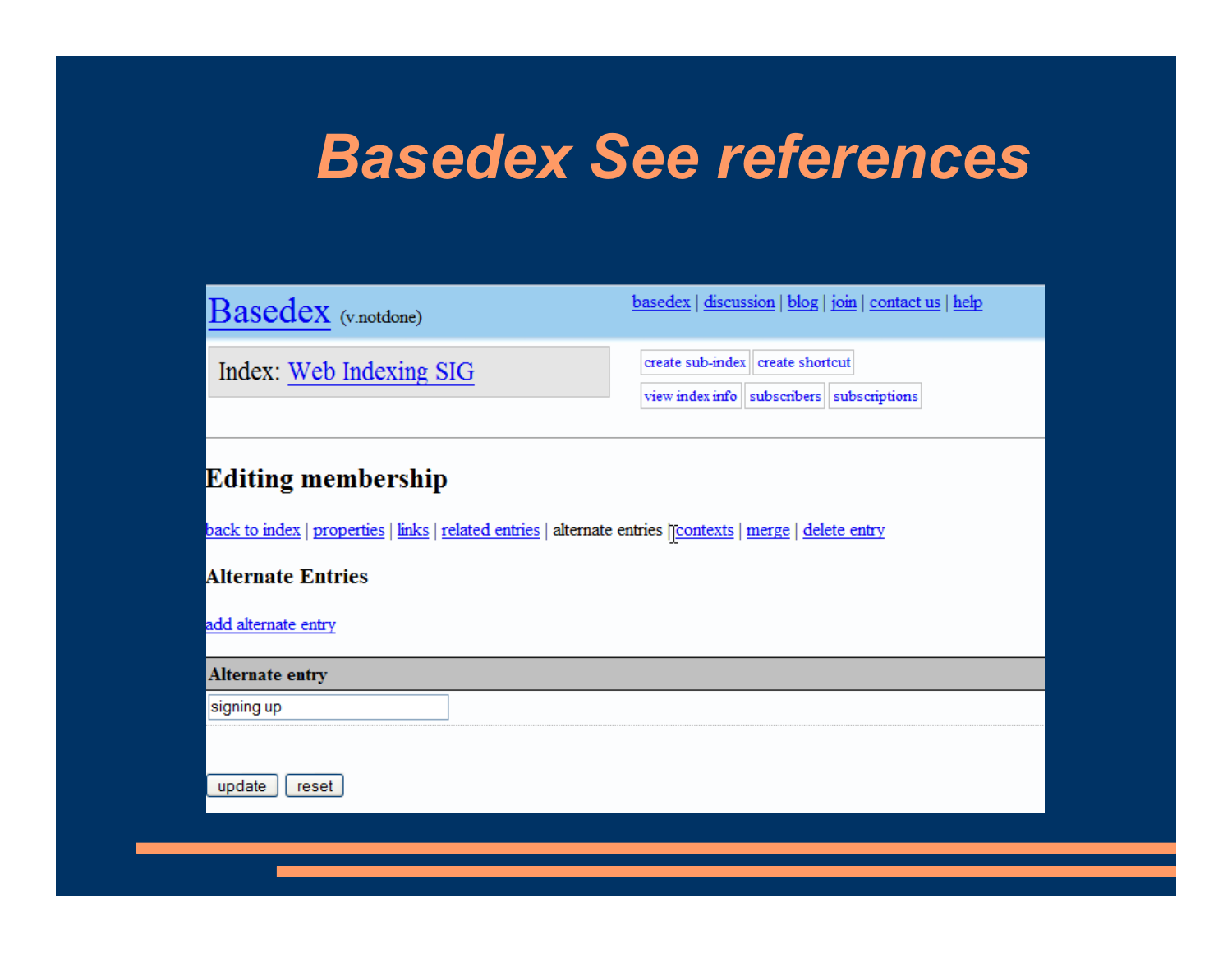## *Basedex See Also references*

| Basedex (v.notdone)                                                                                                                     | basedex   discussion   blog   join   contact us   help                              |  |  |  |
|-----------------------------------------------------------------------------------------------------------------------------------------|-------------------------------------------------------------------------------------|--|--|--|
| Index: Web Indexing SIG                                                                                                                 | create sub-index create shortcut<br>view index info    subscribers    subscriptions |  |  |  |
| <b>Editing membership</b><br>back to index   properties   links   related entries   alternate entries   contexts   merge   delete entry |                                                                                     |  |  |  |
| Add a related entry<br>Entry                                                                                                            | R,                                                                                  |  |  |  |
|                                                                                                                                         |                                                                                     |  |  |  |
| * Cross-references can only be created between entries in the same index.                                                               |                                                                                     |  |  |  |
| continue<br>cancel                                                                                                                      |                                                                                     |  |  |  |
|                                                                                                                                         |                                                                                     |  |  |  |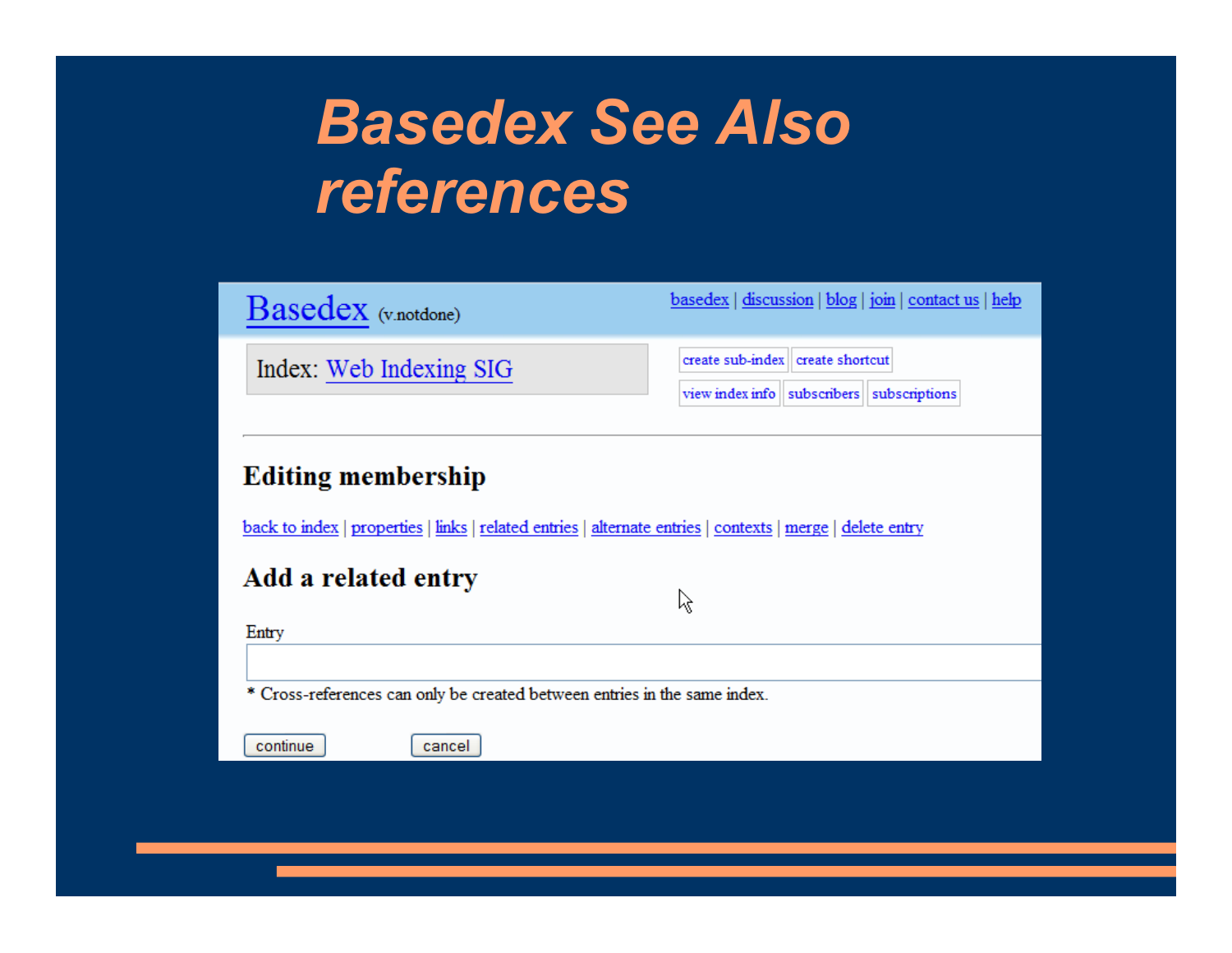## *Basedex practicalities*

- Basedex indexes are created and stored centrally on the Basedex site. This means that the creator doesn't control the storage or display of the index.
- . Indexes created independently in XML format can be uploaded to Basedex.